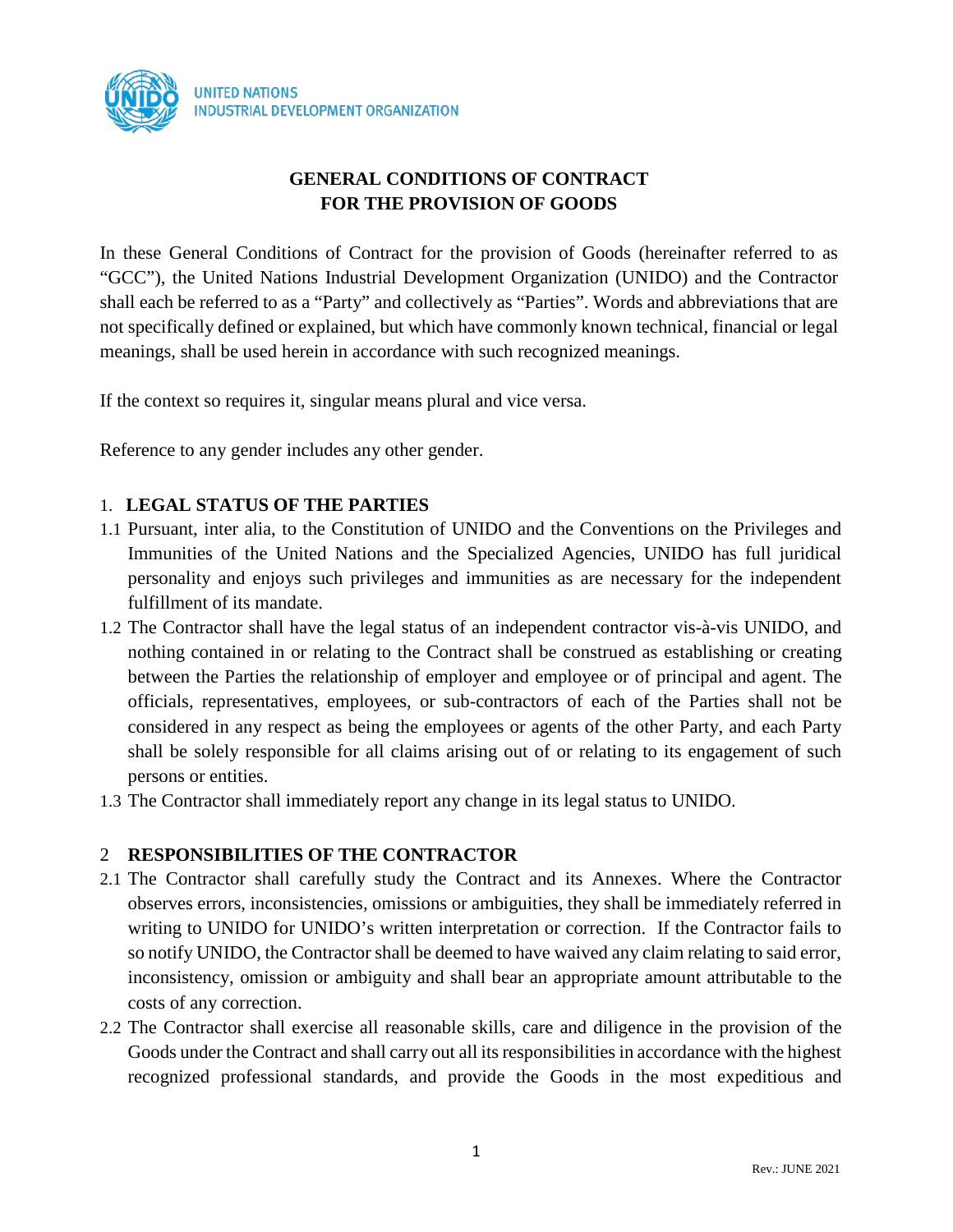economical manner consistent with the requirements set forth in the Contract and with the best interest of UNIDO.

- 2.3 The Contractor shall be fully responsible, in particular, for the acts or omissions of its officials, employees, agents, sub-contractors, other representatives or similar assigned by the Contractor, directly or indirectly, to provide the Goods or any part thereof under the Contract (collectively, the Contractor's "Personnel" or "Team").
- 2.4 The Contractor shall provide all the facilities and services required by the Contractor's Personnel for the execution of the Contract. Expenses of every kind incurred in connection with such execution shall be solely for the account of the Contractor. Such expenses shall include, but shall not be limited to, the cost of wages, housing, food, travel, medical attention and insurance.

### 3 **ASSIGNMENT**

The Contractor may not assign, transfer, pledge or make any other disposition of the Contract, of any part of the Contract, or of any of the rights, claims or obligations under the Contract except with the prior written authorization of UNIDO. Any such unauthorized assignment, transfer, pledge or other disposition, or any attempt to do so, shall not be binding on UNIDO. Any assignment by the Contractor, which is not authorized by UNIDO, will be void and UNIDO reserves the right in such case, without prejudice to other rights or remedies, to terminate the Contract without liability effective upon the Contractor's receipt of notification of termination. Except as permitted with respect to any approved sub-contractors, the Contractor shall not delegate any of its obligations under the Contract, except with the prior written consent of UNIDO. Any such unauthorized delegation, or attempt to do so, shall not be binding on UNIDO.

#### 4 **SUB-CONTRACTING**

- 4.1 In the event that the Contractor requires the services of sub-contractors other than those specified in the Bid to perform any obligations under the Contract, and except as may be provided for in the Contract, the Contractor shall obtain the prior written approval of UNIDO.
- 4.2 UNIDO shall be entitled, at its sole discretion, to review the qualifications of any sub-contractors and to reject any proposed sub-contractor that UNIDO reasonably considers is not qualified to perform obligations under the Contract.
- 4.3 The approval or rejection by UNIDO of a sub-contractor shall not relieve the Contractor of any of its obligations under the Contract.
- 4.4 Any such rejection shall not, in and of itself, entitle the Contractor to claim any delays in the performance, or to assert any excuses for the non-performance, of any of its obligations under the Contract, and the Contractor shall be solely responsible for all services and obligations performed by its sub-contractors.
- 4.5 The terms of any sub-contract shall be subject to, and shall be construed in a manner that is fully in accordance with, all of the terms and conditions of the Contract.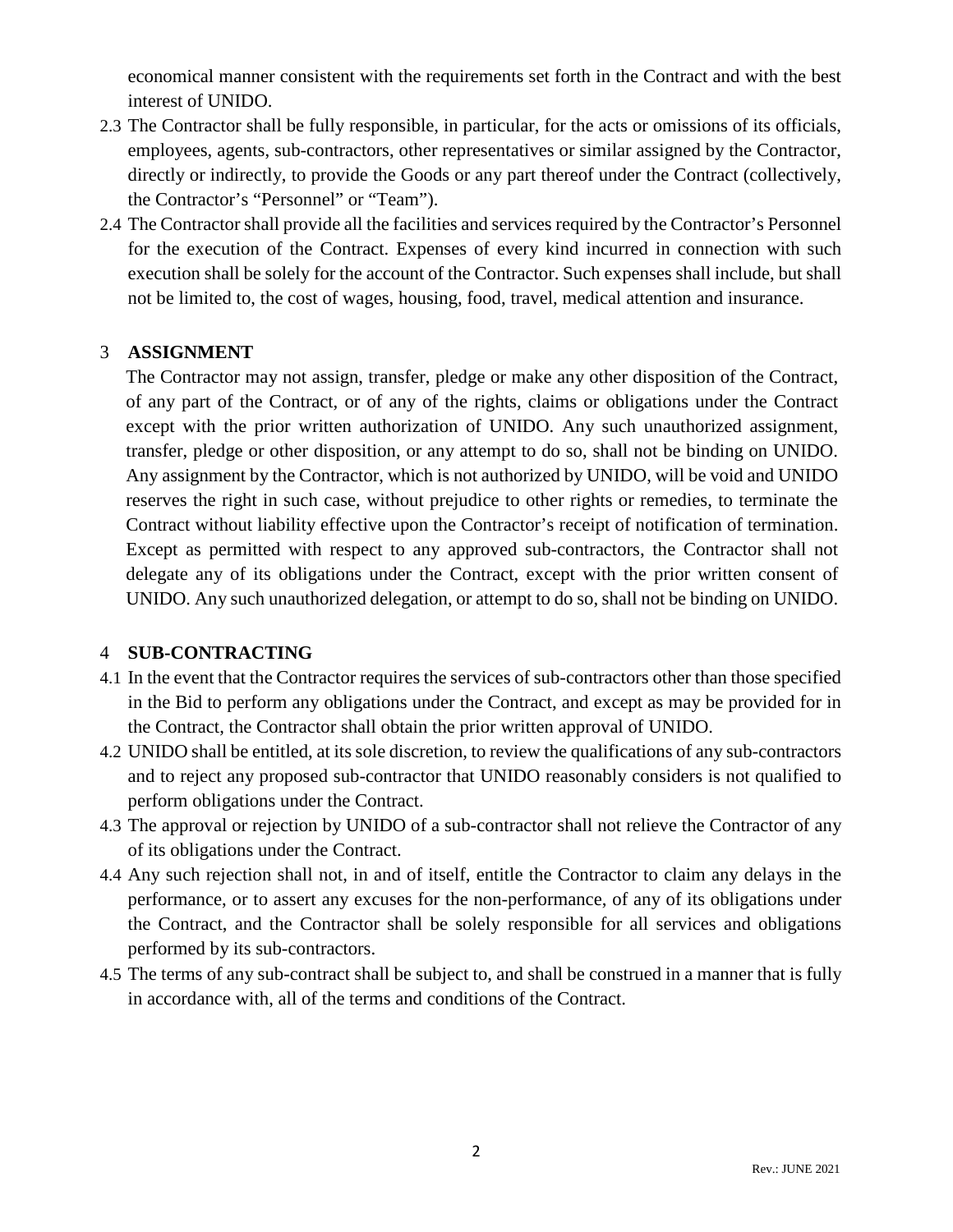## 5 **PURCHASE OF GOODS**

To the extent that the Contract involves any purchase of Goods, whether in whole or in part, and unless specifically stated otherwise in the Contract, the following conditions shall apply to any purchases of Goods under the Contract:

## 5.1 **DELIVERY OF GOODS**

The Contractor shall provide to UNIDO (or the UNIDO's Consignee designated in the Contract) such shipping documentation as are specified in the Contract or, otherwise, as are customarily utilized in the trade. The Contractor shall hand over or make available the Goods, and UNIDO shall receive the Goods, at the place for the delivery of the Goods and within the time for delivery of the Goods specified in the Contract. Delivery of the Goods shall not be deemed in itself as constituting acceptance of the Goods by UNIDO. Unless expressly authorized by UNIDO, the Contractor shall not make partial deliveries.

### 5.2 **INSPECTION OF THE GOODS**

The Goods may be inspected prior to delivery. The Contractor shall notify UNIDO when the Goods are ready for pre-delivery inspection. Notwithstanding any pre-delivery inspection, UNIDO or its designated inspection agents may also inspect the Goods upon delivery in order to confirm that the Goods conform to applicable specifications or other requirements of the Contract. All reasonable facilities and assistance, including, but not limited to, access to drawings and production data, shall be furnished to UNIDO or its designated inspection agents at no charge therefor. Neither the carrying out of any inspections of the Goods nor any failure to undertake any such inspections shall relieve the Contractor of any of its warranties or the performance of any obligations under the Contract.

# 5.3 **PACKAGING OF THE GOODS**

The Contractor shall use its best efforts to package the Goods and technical documentation for delivery in a sustainable and environmentally-friendly manner and to reduce emissions, use energy efficiently, eliminate wasteful practices and adverse environmental effects, and in such a manner as to prevent their damage or deterioration during transportation. The Goods shall be properly packed and marked in accordance with the instructions stipulated in the Contract or, otherwise, as customarily done in the trade, and in accordance with any requirements imposed by applicable law or by the transporters and manufacturers of the Goods. The packing, in particular, shall mark the Purchase Order number and any other identification information provided by UNIDO, as well as such other information as is necessary for the correct handling and safe delivery of the Goods. The metric system of weights and measures shall be used by the Contractor and the estimates of quantities involved shall be made and recorded in metric units, except when otherwise specified in the Contract. Unless otherwise specified in the Contract, the Contractor shall have no right to any return of the packing materials. The Contractor may be held liable for any claims, which may arise as a result of improper packing. One copy of the Contractor's packing list identifying the contents according to the item numbers appearing on the Purchase Order shall be enclosed in each container.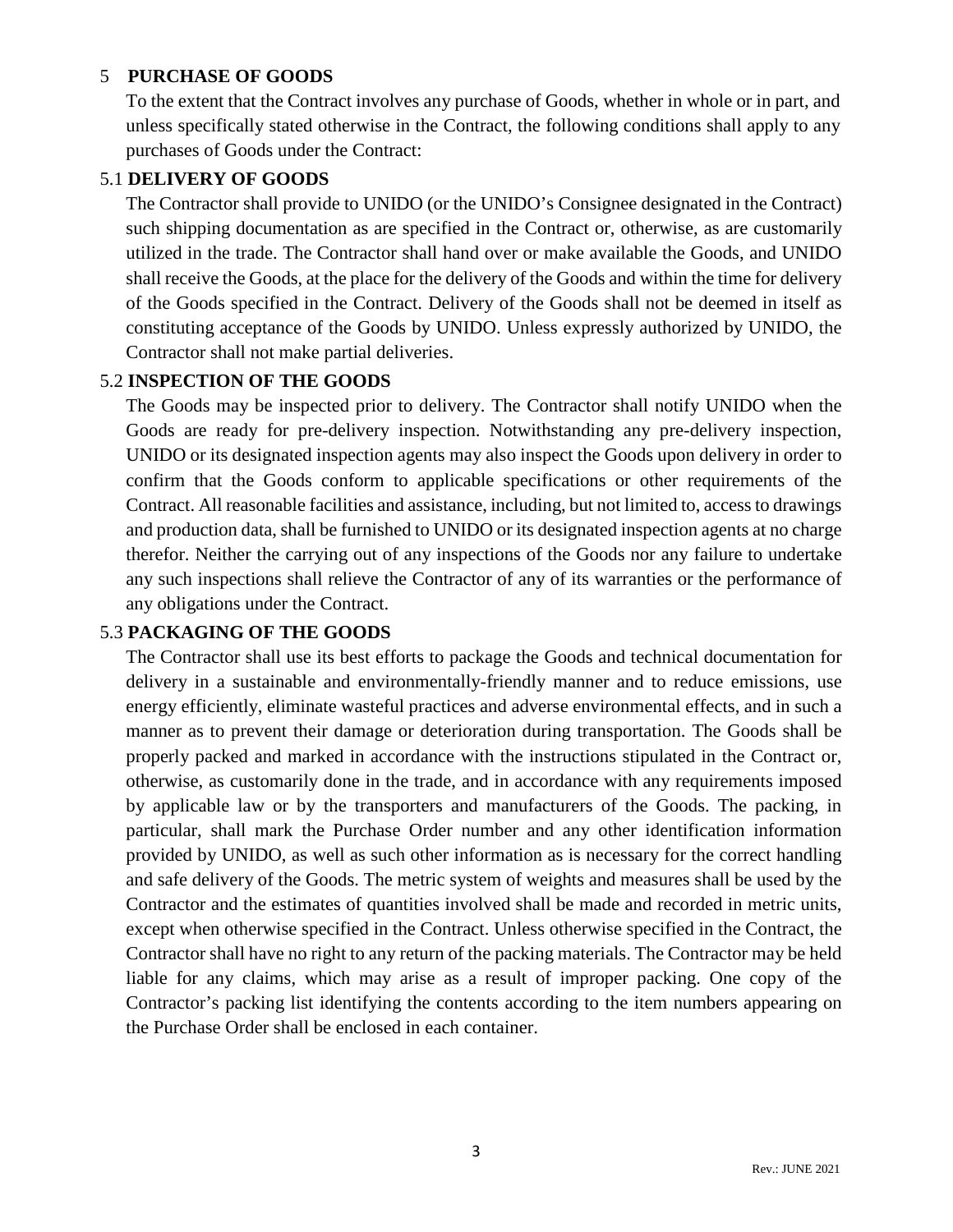## 5.4 **TRANSPORTATION & FREIGHT**

Unless otherwise specified in the Contract (including, but not limited to in any "INCOTERM" or similar trade term), the Contractor shall be solely liable for making all transport arrangements and for payment of freight and insurance costs for the shipment and delivery of the Goods in accordance with the requirements of the Purchase Order. The Contractor shall transport the Goods and technical documentation in a sustainable and environmentally-friendly manner and use its best efforts to reduce emissions, use energy efficiently, eliminate wasteful practices and adverse environmental effects. The Contractor shall ensure that UNIDO receives all necessary shipping documents before the delivery of the Goods, as specified in the Contract, in order to enable UNIDO/the Consignee to take delivery of the Goods in accordance with the requirements of the Contract. Where available, the Contractor shall submit to UNIDO a carbon emission calculation report indicating the amount of  $CO<sub>2</sub>$  emissions generated to move the Goods to the delivery place. If applicable, the equipment, supplies and technical documentation shall be stored in accordance with the conditions specified in the Purchase Order.

#### 5.5 **WARRANTIES**

Unless otherwise specified in the Contract, in addition to and without limiting any other warranties, remedies or rights of UNIDO stated in or arising under the Contract, the Contractor warrants and represents that:

5.5.1 The Goods, including all packaging and packing thereof, conform to the technical specifications, are fit for the purposes for which such Goods are ordinarily used and for any purposes expressly made known in writing in the Contract, and shall be of even quality, free from faults and defects in design, material, manufacturer and workmanship;

5.5.2 If the Contractor is not the original manufacturer of the Goods, the Contractor shall provide UNIDO with the benefit of all manufacturers' warranties in addition to any other warranties required to be provided under the Contract;

5.5.3 The Goods are of the quality, quantity and description required by the Contract;

5.5.4 The Goods are free from any right of claim by any third-party, including claims of infringement of any intellectual property rights, including, but not limited to, patents, copyright and trade secrets;

5.5.5 The Goods are new and unused, unless procurement of used Goods is approved in advance in writing by UNIDO;

5.5.6 All warranties will remain fully valid following any delivery of the goods and for a period of not less than one (1) year following acceptance of the Goods by UNIDO in accordance with the Contract;

5.5.7 During any period in which the Contractor's warranties are effective, upon notice by UNIDO that the Goods do not conform to the requirements of the Contract, the Contractor shall promptly, and at its own expense, correct such non-conformities or, in case of its inability to do so, replace the defective Goods with Goods of the same or better quality or, at its own cost, remove the defective Goods and fully reimburse UNIDO for the purchase price paid for the defective Goods; and

5.5.8 The Contractor shall remain responsive to the needs of UNIDO for any services that may be required in connection with any of the Contractor's warranties under the Contract.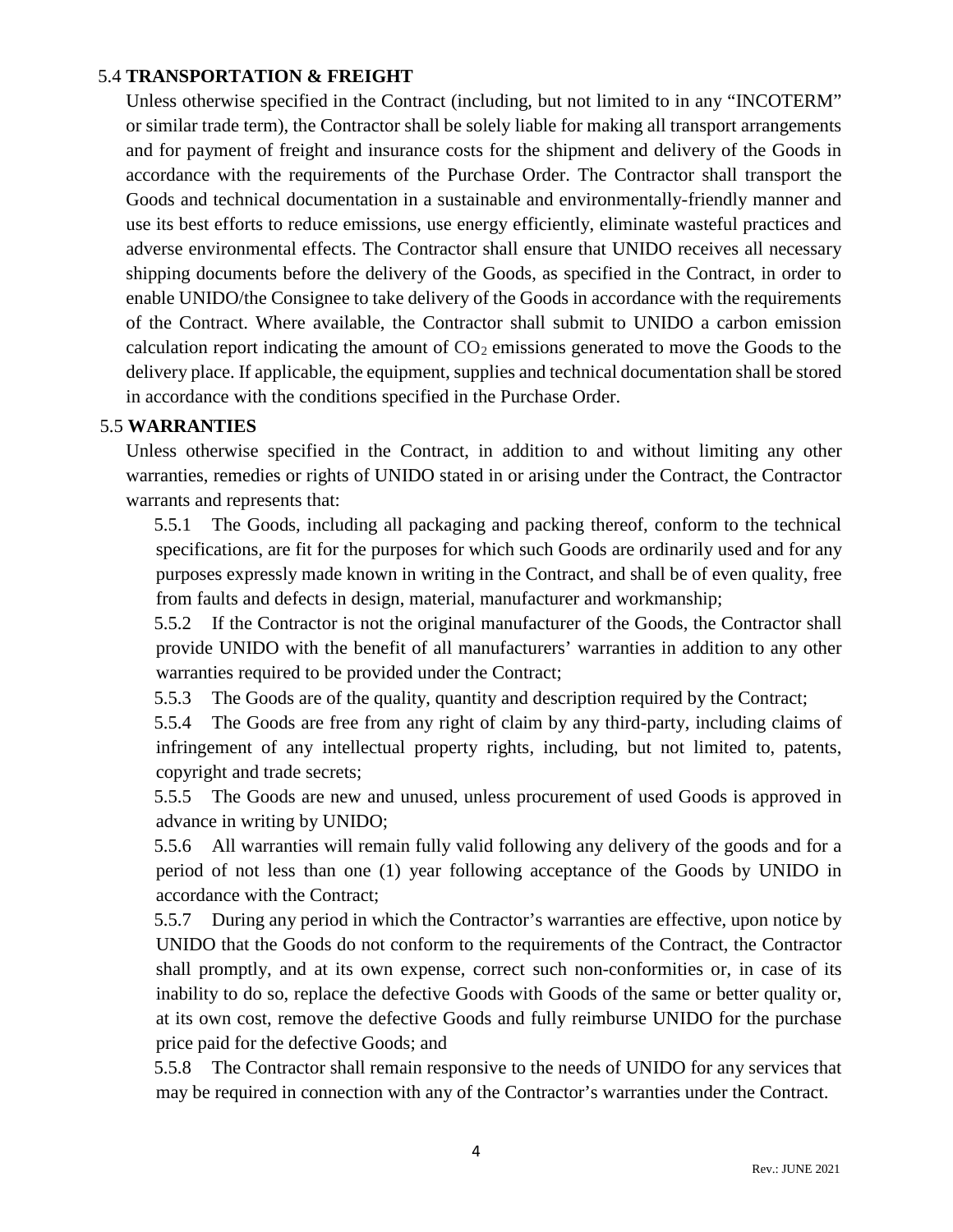## 5.6 **ACCEPTANCE OF GOODS**

Under no circumstances shall UNIDO be required to accept any Goods that do not conform to the specifications or requirements of the Contract. UNIDO may condition its acceptance of the Goods and related services, if applicable, upon the successful completion of acceptance tests as may be specified in the Contract or otherwise agreed in writing by the Parties. In no case shall UNIDO be obligated to accept any Goods unless and until UNIDO has had a reasonable opportunity to inspect the Goods. If the Contract specifies that UNIDO shall provide a written acceptance of the Goods, the Goods shall not be deemed accepted unless and until UNIDO in fact provides such written acceptance. In no case shall payment by UNIDO in and of itself constitute acceptance of the Goods.

#### 5.7 **REJECTION OF GOODS, DELAYS AND REMEDIAL ACTIONS**

Notwithstanding any other rights of, or remedies available to UNIDO under the Contract, in case any of the Goods are defective or otherwise do not conform to the specifications or other requirements of the Contract, UNIDO, at its sole option, may reject the Goods, and within thirty (30) days following receipt of notice from UNIDO of such rejection of the Goods, the Contractor shall, in the sole option of UNIDO:

5.7.1 provide a full refund upon return of the Goods, or a partial refund upon a return of a portion of the Goods, by UNIDO; or,

5.7.2 replace the Goods with goods of equal or better quality; or,

5.7.3 repair the Goods in a manner that would enable the Goods to conform to the specifications or other requirements of the Contract; and,

5.7.4 pay all costs relating to the repair of the defective Goods, as well as the costs relating to the storage of any such defective Goods and for the delivery of any replacement Goods to UNIDO.

5.8 Should there be any delay in the performance of the Contract or any part thereof, the Contractor shall promptly notify UNIDO in writing, giving the cause of the delay. Subject to Article 13, if the Contractor fails to provide the Goods required within the specified time and/or to take remedial actions as specified in this Article, UNIDO may procure the Goods from another source. In addition to any other rights or remedies available to UNIDO under the Contract, including, but not limited to, the right to terminate the Contract or withhold the payment, the Contractor shall be liable for any additional cost beyond the balance of the Contract price resulting from any such procurement, including, *inter alia*, the costs of engaging in such procurement. UNIDO shall be entitled to compensation from the Contractor for any reasonable expenses incurred for preserving and storing the Goods for the Contractor's account. Subject to Article 13, if the Contractor fails to deliver any or all of the Goods or perform any of the services within the time period specified in the Contract, UNIDO may, without prejudice to any other rights and remedies, deduct from the Contract Price an amount of 0.25% of the price of such Goods or unperformed services, if applicable, for each week of delay, up to maximum of 10% of the Contract Price. UNIDO may withhold any payment to the Contractor, nullify the whole or part of any prior payment, to such an extent as may be necessary to protect UNIDO from loss under the Contract on account of the Contractor's failure to comply with this Article and/or to make payments properly for material, Goods or associated services. The withholding by UNIDO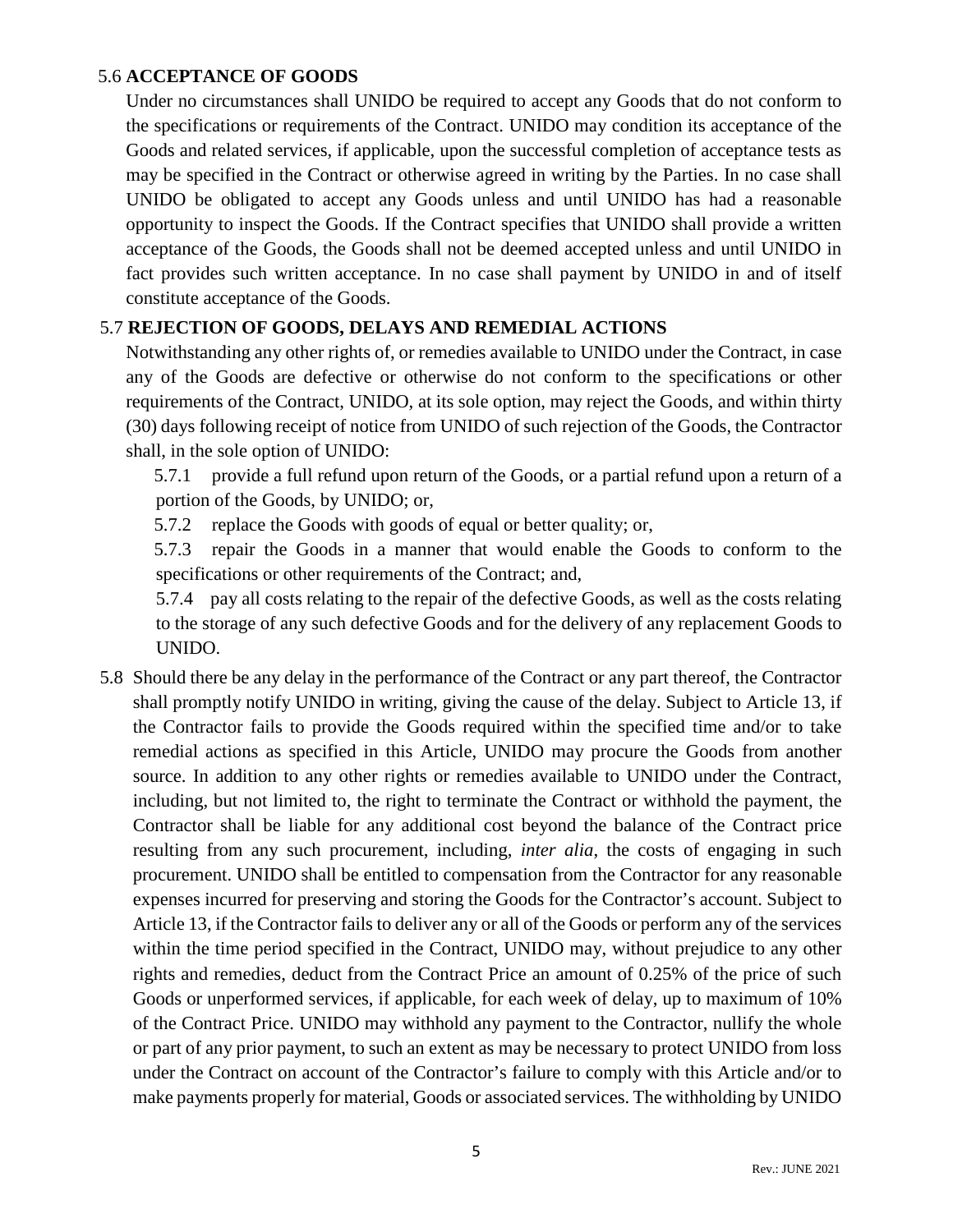of any payment shall not affect the Contractor's obligation to continue performance of its obligations under the Contract, including any remedial action.

# 5.9 **TITLE**

The Contractor warrants and represents that the Goods delivered under the Contract are unencumbered by any third party's title or other property rights, including, but not limited to, any liens or security interests. Unless otherwise expressly provided in the Contract, title in and to the Goods shall pass from the Contractor to UNIDO upon delivery of the Goods and their acceptance by UNIDO in accordance with the requirements of the Contract.

# 5.10 **EXPORT LICENSING**

The Contractor shall be responsible for obtaining any export license required with respect to the goods, products, or technologies, including software, sold, delivered, licensed or otherwise provided to UNIDO under the Contract. The Contractor shall procure any such export license in an expeditious manner. Subject to and without any waiver of the privileges and immunities of UNIDO, UNIDO shall lend the Contractor all reasonable assistance required for obtaining any such export license. Should any Governmental entity refuse, delay or hinder the Contractor's ability to obtain any such export license, the Contractor shall promptly consult with UNIDO to enable UNIDO to take appropriate measures to resolve the matter.

# 6 **INDEMNIFICATION**

- 6.1 The Contractor shall indemnify, hold and save harmless and defend at its own expense, UNIDO, its officers, agents and employees, from and against all suits, claims, demands and liability of any nature or kind, including costs and expenses, arising out of acts, omissions, negligence or misconduct of the Contractor or its officers, agents, representatives, employees, or subcontractors in the performance of the Contract. This requirement shall extend to claims or liabilities in the nature of workmen's compensation and to claims or liabilities arising out of the use of patented inventions or devices. The obligations under this paragraph do not lapse upon termination of the Contract.
- 6.2 In the event the use by UNIDO of any Goods, property or services provided or licensed to UNIDO by the Contractor, in whole or in part, in any suit or proceeding, is for any reason enjoined, temporarily or permanently, or is found to infringe any patent, copyright, trademark or other intellectual property right, or in the event of a settlement, is enjoined, limited or otherwise interfered with, then the Contractor, at its sole cost and expense, shall, promptly, either:
	- 6.2.1 procure for UNIDO the unrestricted right to continue using such Goods or services provided to UNIDO;
	- 6.2.2 replace or modify the Goods or services provided to UNIDO, or part thereof, with the equivalent or better Goods or services, or part thereof, that is non-infringing; or
	- 6.2.3 refund to UNIDO the full price paid by UNIDO for the right to have or use such Goods, property or services, or part thereof.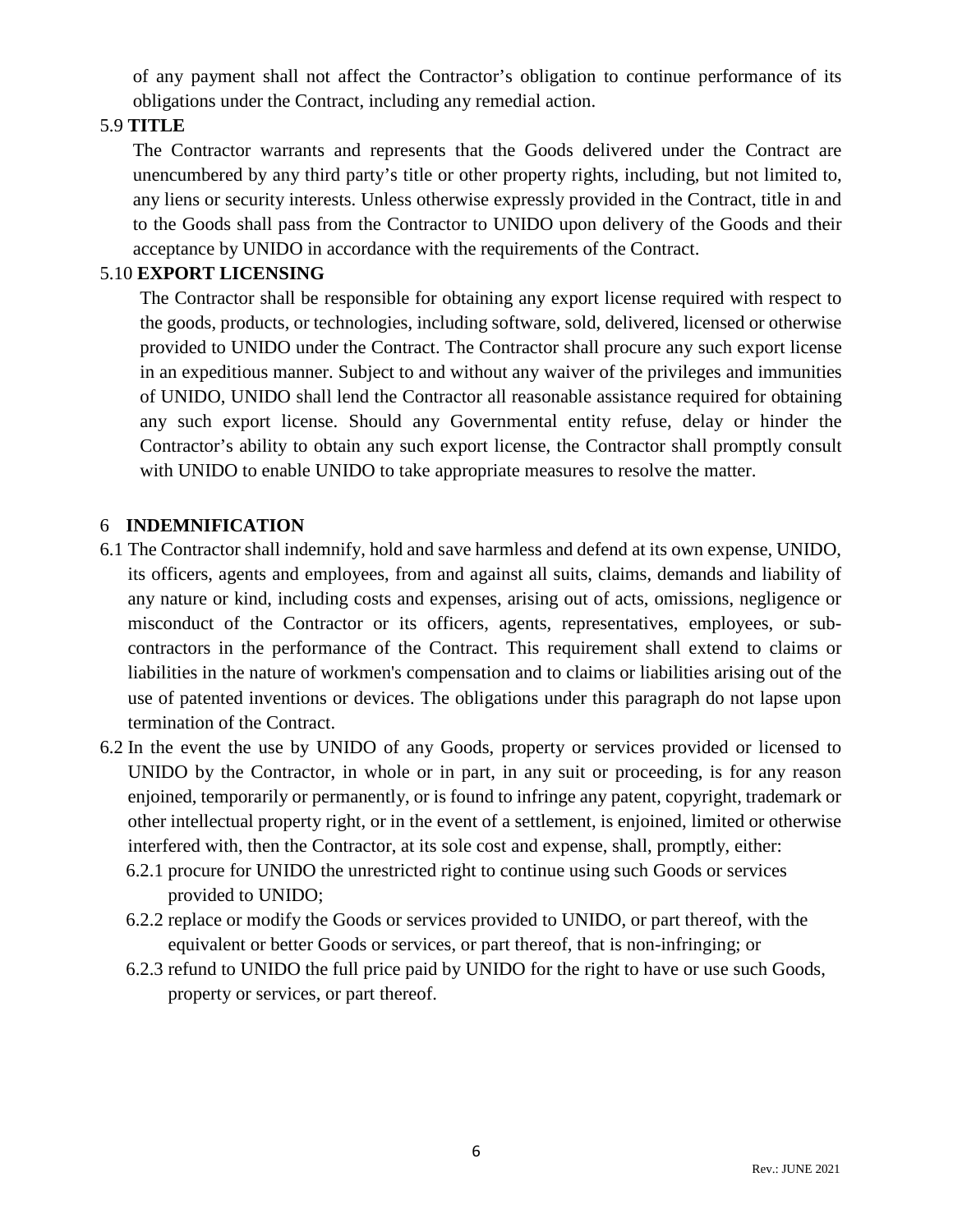# 7 **INSURANCE AND LIABILITY**

- 7.1 The Contractor shall pay UNIDO promptly for all loss, destruction, or damage to the property of UNIDO caused by the Contractor's Personnel or by any of its agents, other representatives, or sub-contractors, or anyone else directly or indirectly employed by the Contractor or any of its sub-contractors in the performance of the Contract.
- 7.2 Unless otherwise provided in the Contract, prior to commencement of performance of any other obligations under the Contract, and subject to any limits set forth in the Contract, the Contractor shall take out and shall maintain for the entire term of the Contract, for any extension thereof, and for a period following any termination of the Contract reasonably adequate to deal with losses:
	- 7.2.1 insurance against all risks in respect of its property and any equipment used for the performance of the Contract;
	- 7.2.2 workers' compensation insurance, or its equivalent, or employer's liability insurance, or its equivalent, with respect to the Contractor's Personnel sufficient to cover all claims for injury, death and disability, or any other benefits required, in connection with the performance of the Contract;
	- 7.2.3 liability insurance to cover all claims, including, but not limited to, claims for death and bodily injury, products and completed operations liability, loss of or damage to property, and personal and advertising injury, arising from or in connection with the Contractor's performance under the Contract, including, but not limited to, liability arising out of or in connection with the acts or omissions of the Contractor, its Personnel, agents, or invitees, or the use, during the performance of the Contract, of any vehicles, boats, airplanes or other transportation vehicles and equipment, whether or not owned by the Contractor; and
	- 7.2.4 such other insurance as may be agreed upon in writing between UNIDO and the Contractor.
- 7.3 The Contractor's liability policies shall also cover sub-contractors and all defense costs and shall contain a standard "cross liability" clause.
- 7.4 The Contractor acknowledges and agrees that UNIDO accepts no responsibility for providing life, health, accident, travel or any other insurance coverage, which may be necessary or desirable in respect of any Personnel performing services for the Contractor in connection with the Contract.
- 7.5 Except for the workers' compensation insurance or any self-insurance program maintained by the Contractor and approved by UNIDO, in its sole discretion, for purposes of fulfilling the Contractor's requirements for providing insurance under the Contract, the insurance policies required under the Contract shall:
	- 7.5.1 name UNIDO as an additional insured under the liability policies, including, if required, as a separate endorsement under the policy;
	- 7.5.2 include a waiver of subrogation of the Contractor's insurance carrier's rights against UNIDO;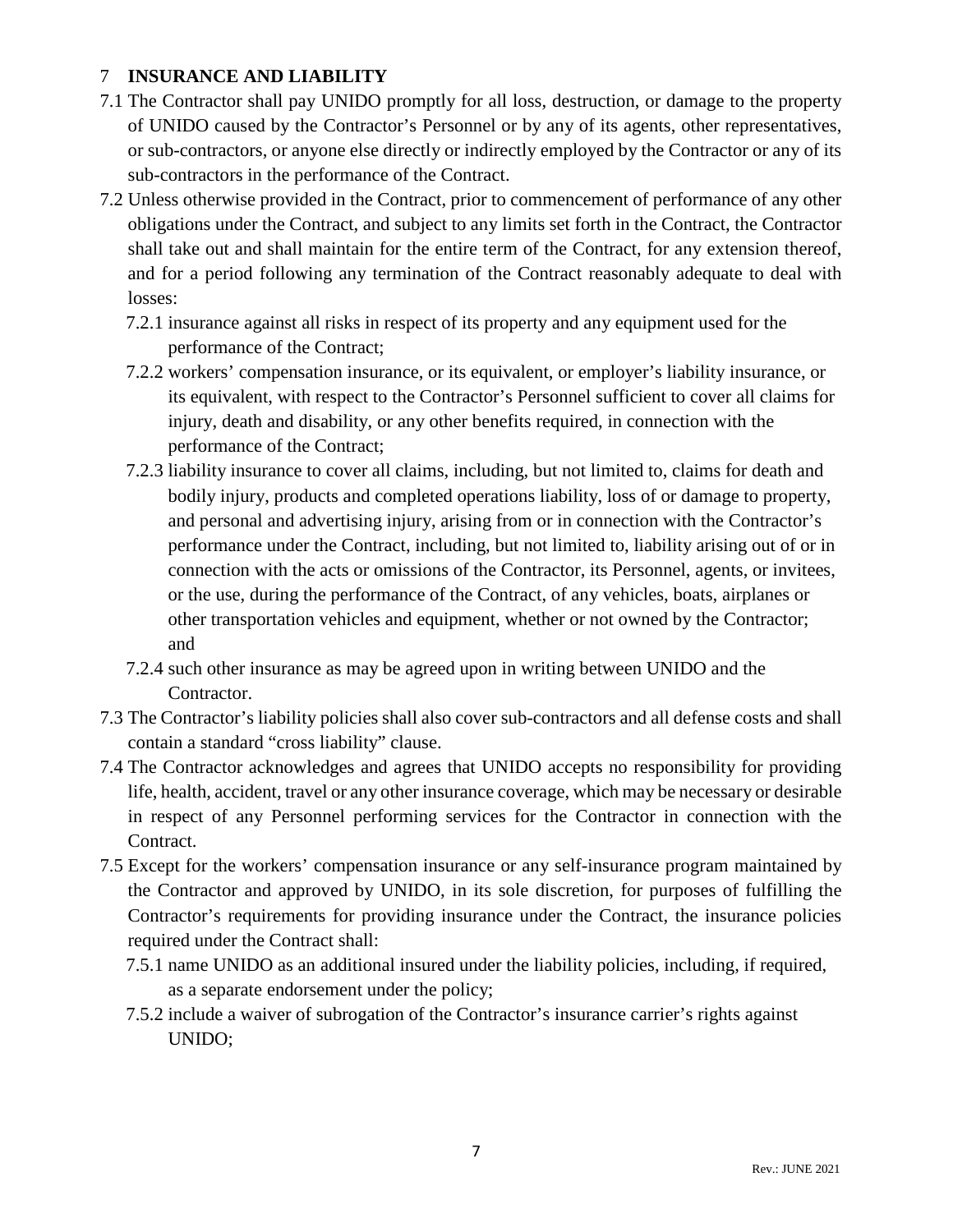- 7.5.3 provide that UNIDO shall receive written notice from the Contractor's insurance carrier not less than thirty (30) days prior to any cancellation or material change of coverage; and,
- 7.5.4 include a provision for response on a primary and non-contributing basis with respect to any other insurance that may be available to UNIDO.
- 7.6 The Contractor shall be responsible to fund all amounts within any policy deductible or retention.
- 7.7 Except for any self-insurance program maintained by the Contractor and approved by UNIDO for purposes of fulfilling the Contractor's requirements for maintaining insurance under the Contract, the Contractor shall maintain the insurance taken out under the Contract with reputable insurers that are in good financial standing and that are acceptable to UNIDO. Prior to the commencement of any obligations under the Contract, the Contractor shall provide UNIDO with evidence, in the form of certificate of insurance or such other form as UNIDO may reasonably require, that demonstrates that the Contractor has taken out insurance in accordance with the requirements of the Contract. UNIDO reserves the right, upon written notice to the Contractor, to obtain copies of any insurance policies or insurance program descriptions required to be maintained by the Contractor under the Contract. Notwithstanding the provisions of Article 7.5.3, above, the Contractor shall promptly notify UNIDO concerning any cancellation or material change of insurance coverage required under the Contract.
- 7.8 The Contractor acknowledges and agrees that neither the requirement for taking out and maintaining insurance as set forth in the Contract nor the amount of any such insurance, including, but not limited to, any deductible or retention relating thereto, shall in any way be construed as limiting the Contractor's liability arising under or relating to the Contract.

# 8 **ENCUMBRANCES AND LIENS**

The Contractor shall not cause or permit any lien, attachment or other encumbrance by any person or entity to be placed on file or to remain on file in any public office or on file with UNIDO against any monies due to the Contractor or that may become due for any work done or against any Goods supplied, or materials furnished under the Contract, or by reason of any other claim or demand against the Contractor or UNIDO.

# 9 **EQUIPMENT FURNISHED BY UNIDO TO THE CONTRACTOR**

Title to any equipment and supplies that may be furnished by UNIDO to the Contractor for the performance of any obligations under the Contract shall rest with UNIDO, and any such equipment shall be returned to UNIDO at the completion of the Contract or any earlier date. Such equipment, when returned to UNIDO, shall be in the same condition as when delivered to the Contractor, subject to normal wear and tear, and the Contractor shall be liable to compensate UNIDO for the actual costs of any loss of, damage to, or degradation of the equipment that is beyond normal wear and tear.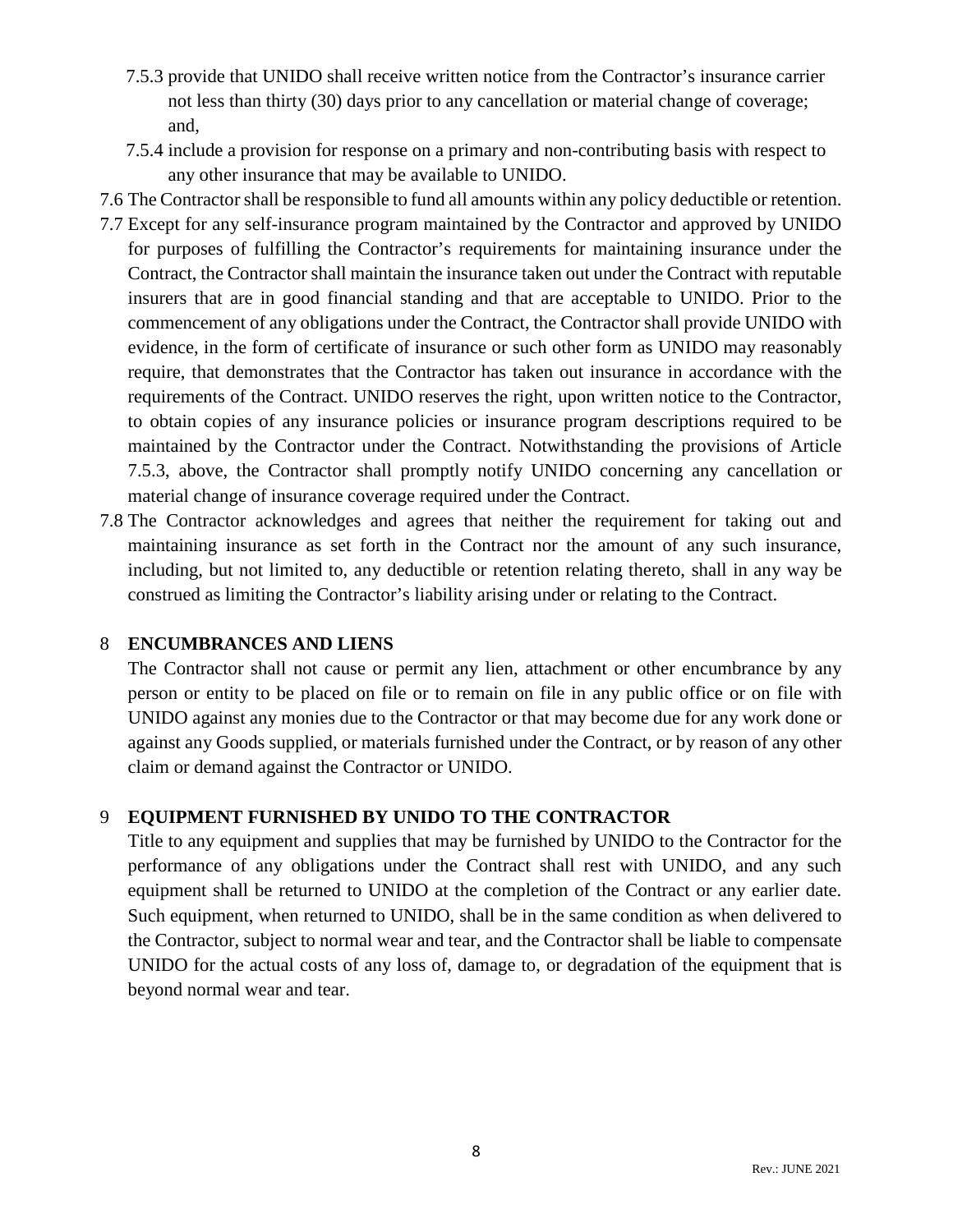# 10 **COPYRIGHT, PATENTS AND OTHER PROPRIETARY RIGHTS**

- 10.1UNIDO shall be entitled to all intellectual property and other proprietary rights including, but not limited to, patents, copyrights, and trademarks, with regard to products, processes, inventions, ideas, know-how, or documents and other materials, which the Contractor has developed for UNIDO under the Contract and which bear a direct relation to or are produced or prepared or collected in consequence of, or during the course of, the performance of the Contract. The Contractor acknowledges and agrees that such products, documents and other materials constitute works made for hire for UNIDO.
- 10.2To the extent that any such intellectual property or other proprietary rights consist of any intellectual property or other proprietary rights of the Contractor (i) that pre-existed the performance by the Contractor of its obligations under the Contract, or (ii) that the Contractor may develop or acquire, or may have developed or acquired, independently of the performance of its obligations under the Contract, UNIDO does not and shall not claim any ownership interest thereto, and the Contractor grants to UNIDO a perpetual license to use such intellectual property or other proprietary right solely for the purposes of and in accordance with the requirements of the Contract.
- 10.3At the request of UNIDO, the Contractor shall take all necessary steps, execute all necessary documents and generally assist in securing such proprietary rights and transferring or licensing them to UNIDO in compliance with the requirements of the applicable law and of the Contract.
- 10.4Subject to the foregoing provisions, all maps, drawings, photographs, mosaics, plans, reports, estimates, recommendations, documents, and all other data compiled by or received by the Contractor under the Contract shall be the property of UNIDO, shall be made available for use or inspection by UNIDO at reasonable times and in reasonable places, shall be treated as confidential, and shall be delivered only to UNIDO authorized officials on completion of the services under the Contract.
- 10.5Notwithstanding the foregoing provisions, for software products and/or source codes that are proprietary of the Contractor and have to be provided as-is, integrated or customized under the Contract, the Parties may agree on different terms for the license in a separate software license agreement.

# 11 **USE OF UNIDO NAME, EMBLEM OR OFFICIAL SEAL OF UNIDO**

The Contractor shall not advertise or otherwise make public for purposes of commercial advantage or goodwill that it has a contractual relationship with UNIDO, nor shall the Contractor in any manner whatsoever use the name, emblem or official seal of the United Nations or UNIDO, or any abbreviation of the name of the United Nations or UNIDO in connection with its business or otherwise without the prior written permission of UNIDO.

# 12 **CONFIDENTIAL NATURE OF DOCUMENTS, PERSONAL DATA AND INFORMATION**

12.1All information and data that is considered proprietary by either Party or that is delivered or disclosed by one Party ("Discloser") to the other Party ("Recipient") during the course of performance of the Contract, and that is designated as confidential ("Information"), including,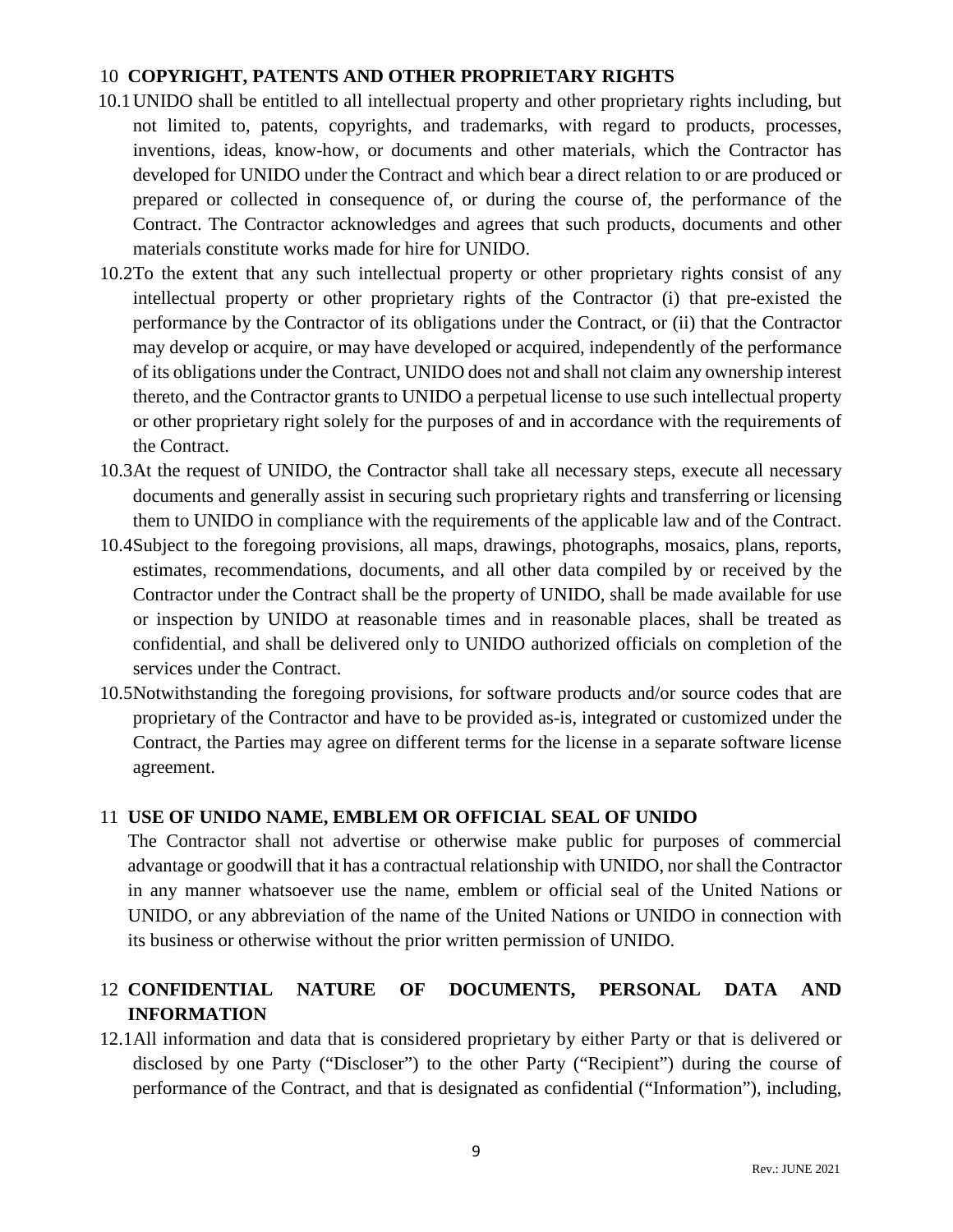without limitation, maps, designs, drawings, photographs, mosaics, plans, reports, recommendations, estimates, specifications, computer programs, and documents, as well as any personal, technical, or financial information and data, shall be held in confidence by that Party and shall be handled as follows:

- 12.2The Recipient shall:
	- 12.2.1 use the same care and discretion to avoid disclosure, publication or dissemination of the Discloser's Information as it uses with its own similar Information that it does not wish to disclose, publish or disseminate; and
	- 12.2.2 use the Discloser's Information solely for the purpose for which it was disclosed.
- 12.3Provided that the Recipient has a written agreement with the following persons or entities requiring them to treat the Information confidential in accordance with the Contract and this Article 12, the Recipient may disclose Information to:
	- 12.3.1 any other party with the Discloser's prior written consent; and
	- 12.3.2 the Recipient's employees, officials, representatives and agents who have a need to know such Information for purposes of performing obligations under the Contract, and employees, officials, representatives and agents of any legal entity that it controls, controls it, or with which it is under common control, who have a need to know such Information for purposes of performing obligations under the Contract, provided that, for these purposes a controlled legal entity means (i) a corporate entity in which the Party owns or otherwise controls, whether directly or indirectly, over fifty percent (50%) of voting shares thereof; or (ii) any entity over which the Party exercises effective managerial control.
- 12.4Unless otherwise authorized in writing by UNIDO, the Contractor shall use the Information only in the performance of the Contract. Upon completion or termination of the Contract, the Contractor shall return the Information to UNIDO.
- 12.5The Contractor may disclose Information to the extent required by law, provided that, subject to and without any waiver of the privileges and immunities of UNIDO, the Contractor will give UNIDO sufficient prior notice of a request for the disclosure of Information in order to allow UNIDO to have a reasonable opportunity to take protective measures or such other action as may be appropriate before any such disclosure is made.
- 12.6UNIDO reserves the right to publish or otherwise make public the Contractor's name, country of registration and address, the Contract Price, and any information regarding the Contract including descriptions of the Goods or services provided under the Contract. UNIDO may disclose Information to another entity of the United Nations System and to the extent as required pursuant to the UNIDO Constitution or consistent with or pursuant to resolutions or regulations of the General Conference of UNIDO or policies, rules or regulations promulgated thereunder.
- 12.7The Recipient shall not be precluded from disclosing Information that is obtained by the Recipient from a third party without restriction, is disclosed by the Discloser to a third party without any obligation of confidentiality, is previously known by the Recipient, or at any time is developed by the Recipient completely independently of any disclosures hereunder.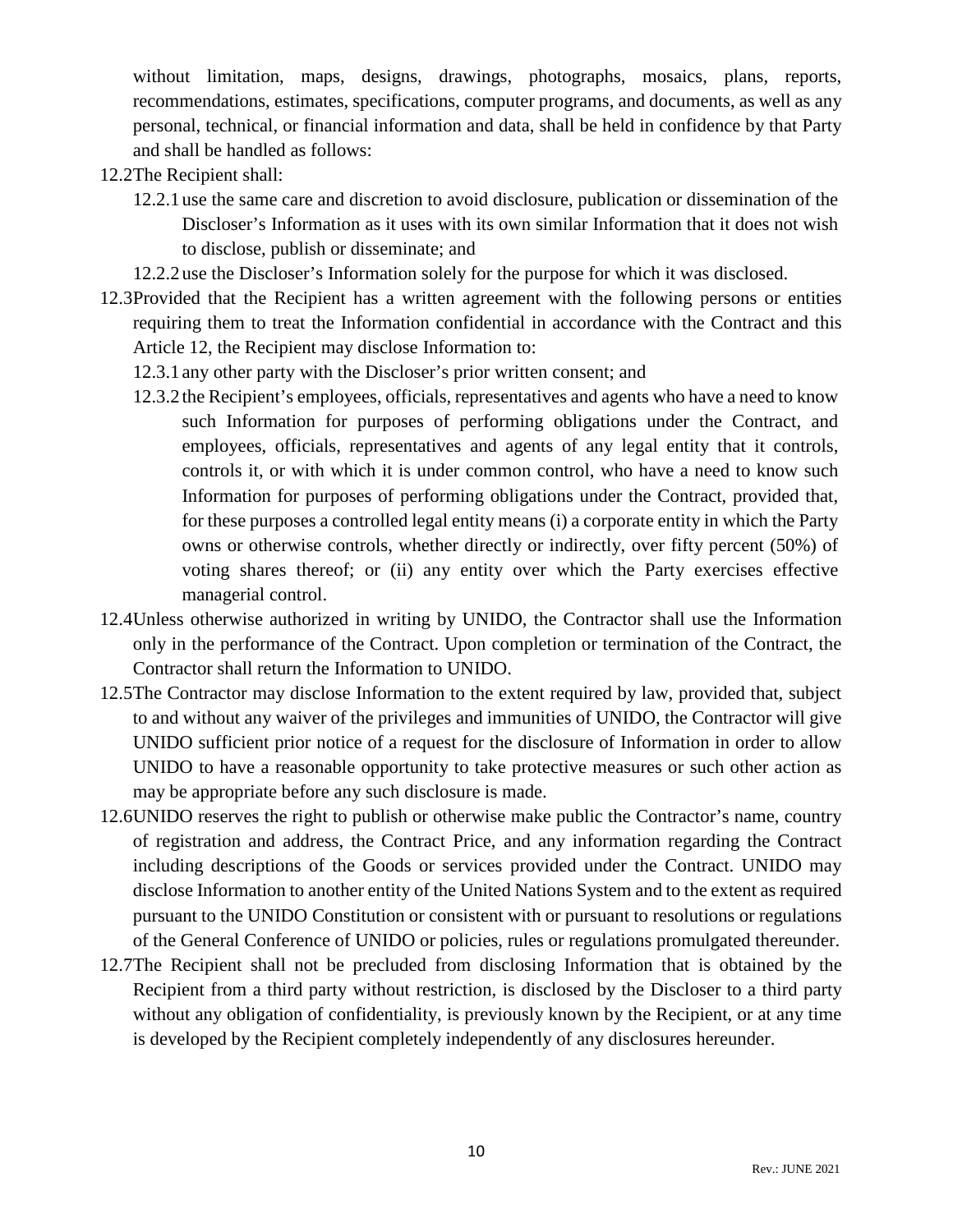- 12.8The Contractor shall be liable for any breach of confidentiality or any indirect disclosure that could violate the interests of UNIDO. The extent of any such liability shall be directly proportional to the extent of the damage caused.
- 12.9These obligations and restrictions of confidentiality shall be effective during the term of the Contract, including any extension thereof, and, unless otherwise provided in the SCC, shall remain effective following completion or termination of the Contract.

### 13 **FORCE MAJEURE; OTHER CHANGES IN CONDITIONS**

- 13.1*Force majeure* as used herein means any unforeseeable and irresistible act of nature, any act of war (whether declared or not), invasion, revolution, insurrection, terrorism, or any other acts of a similar nature or force, provided that such acts arise from causes beyond the control and without the fault or negligence of the Contractor. Defects in equipment, material or supplies, or delays in their availability (unless due to *force majeure*), labor disputes, strikes or financial difficulties shall not constitute an event of *force majeure.* The Contractor acknowledges and agrees that, with respect to any obligations under the Contract that the Contractor must perform in areas in which UNIDO is engaged in, preparing to engage in, or disengaging from any humanitarian or similar operations, any delays or failure to perform such obligations arising from or relating to harsh conditions within such areas, or to any incidents of civil unrest occurring in such areas, shall not, in and of itself, constitute *force majeure* under the Contract.
- 13.2In the event of and as soon as possible after the occurrence of any cause constituting *force majeure*, the affected Party shall give notice and full particulars in writing to the other Party of such occurrence or cause if the affected Party is thereby rendered unable, wholly or in part, to perform its obligations and meet its responsibilities under the Contract. The affected Party shall also notify the other Party of any other changes in condition or the occurrence of any event, which interferes or threatens to interfere with its performance of the Contract. Not more than fifteen (15) days following the provision of such notice of *force majeure* or other changes in condition or occurrence, the affected Party shall also submit a statement to the other Party of estimated expenditures that will likely be incurred for the duration of the change in condition or the event of *force majeure*. On receipt of the notice or notices required hereunder, the Party not affected by the occurrence of a cause constituting *force majeure* shall take such action as it reasonably considers to be appropriate or necessary in the circumstances, including the granting to the affected Party of a reasonable extension of time in which to perform any obligations under the Contract or termination under Article 14. The Contractor shall be liable for any damages resulting from lack of notice of the *force majeure* event.
- 13.3If the Contractor is rendered unable, wholly or in part, by reason of *force majeure* to perform its obligations and meet its responsibilities under the Contract, UNIDO shall have the right to suspend or terminate the Contract on the same terms and conditions as are provided for in Article 14, except that the period of notice shall be seven (7) days instead of thirty (30) days. In any case, UNIDO shall be entitled to consider the Contractor permanently unable to perform its obligations under the Contract in case the Contractor is unable to perform its obligations, wholly or in part, by reason of *force majeure* for any period in excess of ninety (90) days.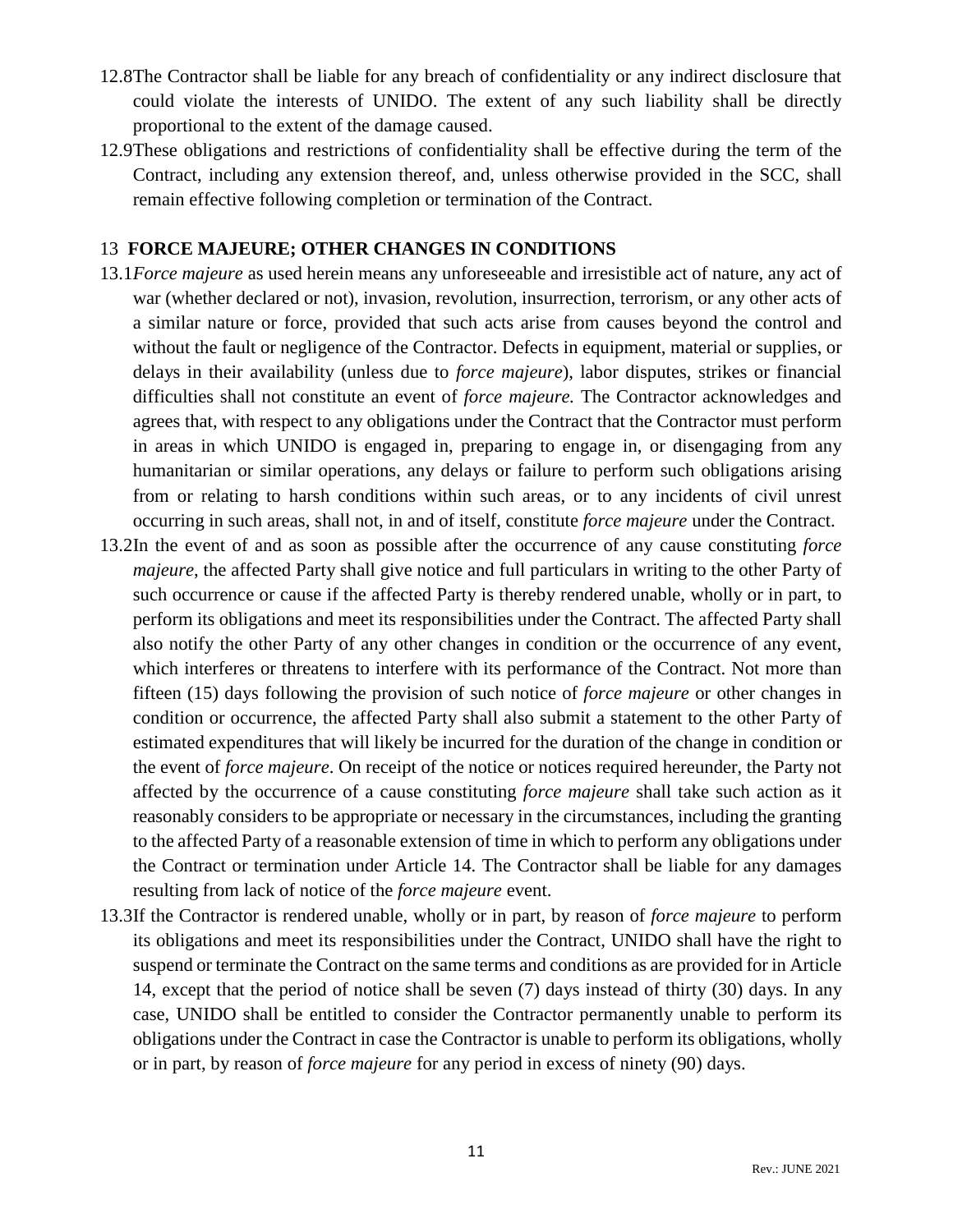# 14 **TERMINATION**

- 14.1UNIDO may terminate the Contract in whole or in part and at any time, upon thirty (30) days' notice of termination to the Contractor. In the event such termination is not caused by the Contractor's negligence or fault, UNIDO shall be liable to the Contractor for payment in respect of the Goods and services already provided, for the cost of repatriation of the Contractor's Personnel, agents, other representatives, or authorized sub-contractors, for necessary terminal expenses of the Contractor, and for the cost of such urgent work as is essential and as the Contractor is asked by UNIDO to complete. The Contractor shall keep expenses at a minimum and shall not undertake any forward commitment from the date of receipt of UNIDO's notice of termination. The initiation of arbitral proceedings in accordance with Article 17.2 shall not be deemed a termination of the Contract.
- 14.2Should the Contractor be adjudged bankrupt or be liquidated or become insolvent, or should the Contractor make a general assignment for the benefit of its creditors, or should a receiver be appointed on account of the Contractor's insolvency, UNIDO may, without prejudice to any other right or remedy it may have under the terms of the Contract, terminate the Contract forthwith by giving the Contractor written notice of such termination. The Contractor shall immediately inform UNIDO of the occurrence of any of the above events.
- 14.3UNIDO may, for the breach of the essential terms of the Contract as specified in Article 24, terminate the Contract immediately upon notice to the Contractor, without any liability for termination charges or any other liability of any kind.

### 15 **NON-WAIVER OF RIGHTS**

The failure by either Party to exercise any rights available to it, whether under the Contract or otherwise, shall not be deemed for any purposes to constitute a waiver of any such right or any remedy associated therewith, and shall not relieve the Parties of any of their obligations under the Contract.

#### 16 **NON-EXCLUSIVITY**

Unless otherwise specified in the Contract, UNIDO shall have no obligation to purchase any minimum quantities of Goods or services from the Contractor and UNIDO shall have no limitation on its right to obtain goods or services described in the Contract, from any other source at any time.

#### 17 **SETTLEMENT OF DISPUTES**

- 17.1**AMICABLE SETTLEMENT**: The Parties shall use their best efforts to amicably settle any dispute, controversy, or claim arising out of the Contract or the breach, termination, or invalidity thereof. Where the Parties wish to seek such an amicable settlement through conciliation, the conciliation shall take place in accordance with the United Nations Commission on International Trade Law ("UNCITRAL") Conciliation Rules then obtaining, or according to such other procedure as may be agreed between the Parties in writing.
- 17.2**ARBITRATION**: Any dispute, controversy, or claim between the Parties arising out of the Contract or the breach, termination, or invalidity thereof, unless settled amicably under Article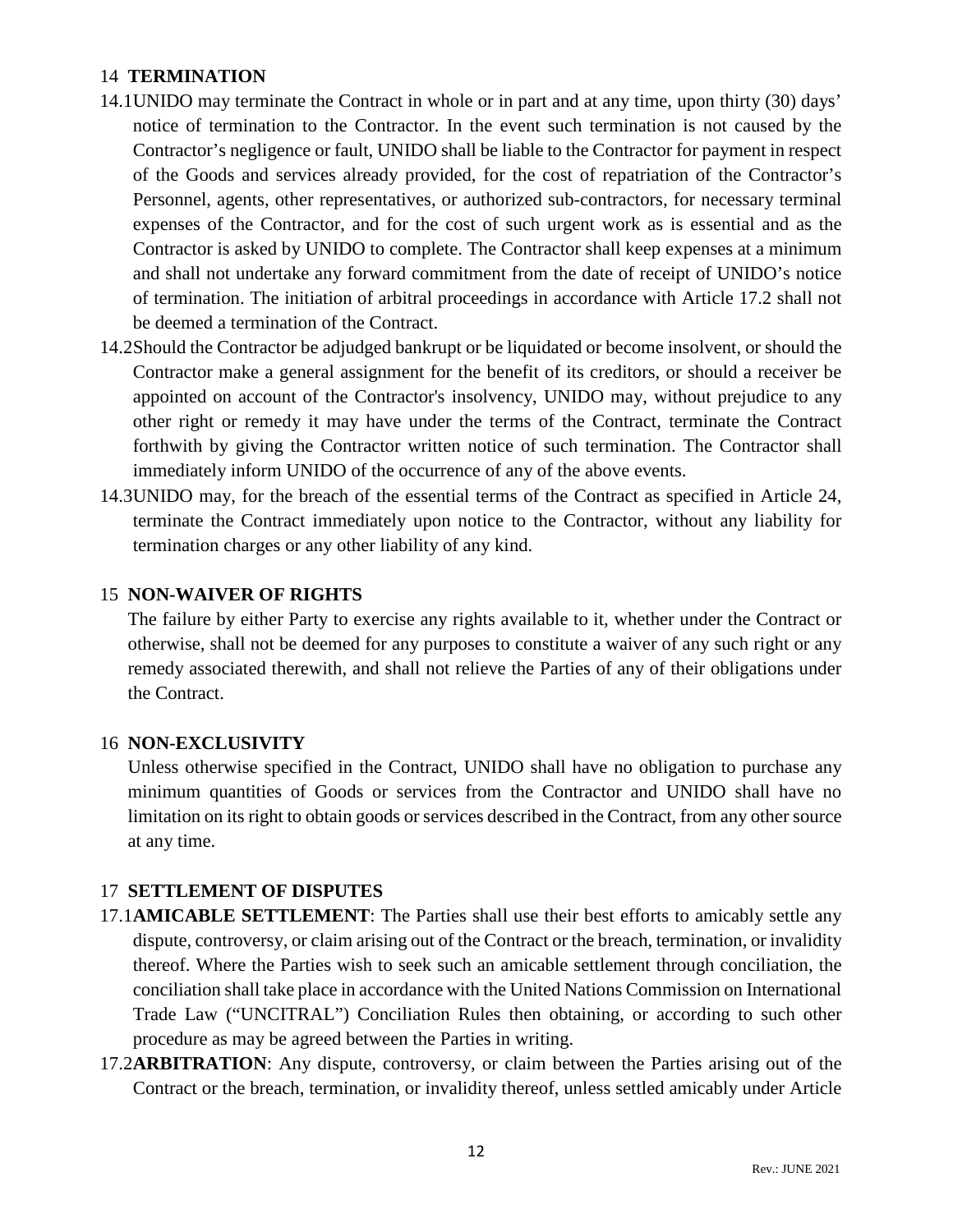17.1, above, within sixty (60) days after receipt by one Party of the other Party's written request for such amicable settlement, shall be referred by either Party to arbitration in accordance with the UNCITRAL Arbitration Rules then obtaining. The place of the arbitration shall be Vienna, Austria. The language of the arbitration shall be English. The decisions of the arbitral tribunal shall be based on general principles of international commercial law to the exclusion of any single national system of law. The arbitral tribunal shall be empowered to order the return or destruction of goods or any property, whether tangible or intangible, or of any confidential information provided under the Contract, order the termination of the Contract, or order that any other protective measures be taken with respect to the goods, services or any other property, whether tangible or intangible, or of any confidential information provided under the Contract, as appropriate, all in accordance with the authority of the arbitral tribunal pursuant to article 26 ("Interim measures") and article 34 ("Form and effect of the award") of the UNCITRAL Arbitration Rules. The arbitral tribunal shall have no authority to award punitive damages. In addition, unless otherwise expressly provided in the Contract, the arbitral tribunal shall have no authority to award interest in excess of the Secured Overnight Financing Rate (SOFR) of the United States Federal Reserve Bank of New York then prevailing, and any such interest shall be simple interest only. The Parties shall be bound by any arbitration award rendered as a result of such arbitration as the final adjudication of any such dispute, controversy, or claim.

#### 18 **PRIVILEGES AND IMMUNITIES**

Nothing in or relating to the Contract shall be deemed a waiver, express or implied, of any of the privileges and immunities of UNIDO.

# 19 **TAX EXEMPTION**

- 19.1In accordance with Section 7 of the Convention on the Privileges and Immunities of the United Nations and Section 9 of the Convention on the Privileges and Immunities of Specialized Agencies, which are applicable to UNIDO by virtue of article 21 of its Constitution, UNIDO is exempt from all direct taxes, except charges for public utility services, and is exempt from customs duties and charges of a similar nature in respect of articles imported or exported for its official use. The Contractor shall collaborate with UNIDO on a best-effort basis in order to achieve tax exemption in the relevant country. UNIDO will provide a certificate of exemption upon request. In the event any governmental authority refuses to recognize the exemption of UNIDO from such taxes, restrictions, duties or charges, the Contractor shall immediately consult with UNIDO to determine a mutually acceptable procedure.
- 19.2Accordingly, the Contractor authorizes UNIDO to deduct from the Contractor's invoice any amount representing such taxes, duties or charges, unless the Contractor has consulted with UNIDO before the payment thereof and UNIDO has, in each instance, specifically authorized the Contractor to pay such taxes, duties or charges under written protest. In that event, the Contractor shall provide UNIDO with written evidence that payment of such taxes, duties or charges has been made and appropriately authorized.
- 19.3UNIDO is exempted from Value Added Tax (VAT) in the territory of the European Union (EU) in accordance with EU Directive 2006/112/EC, article 151 (1) (b), as amended by EU Council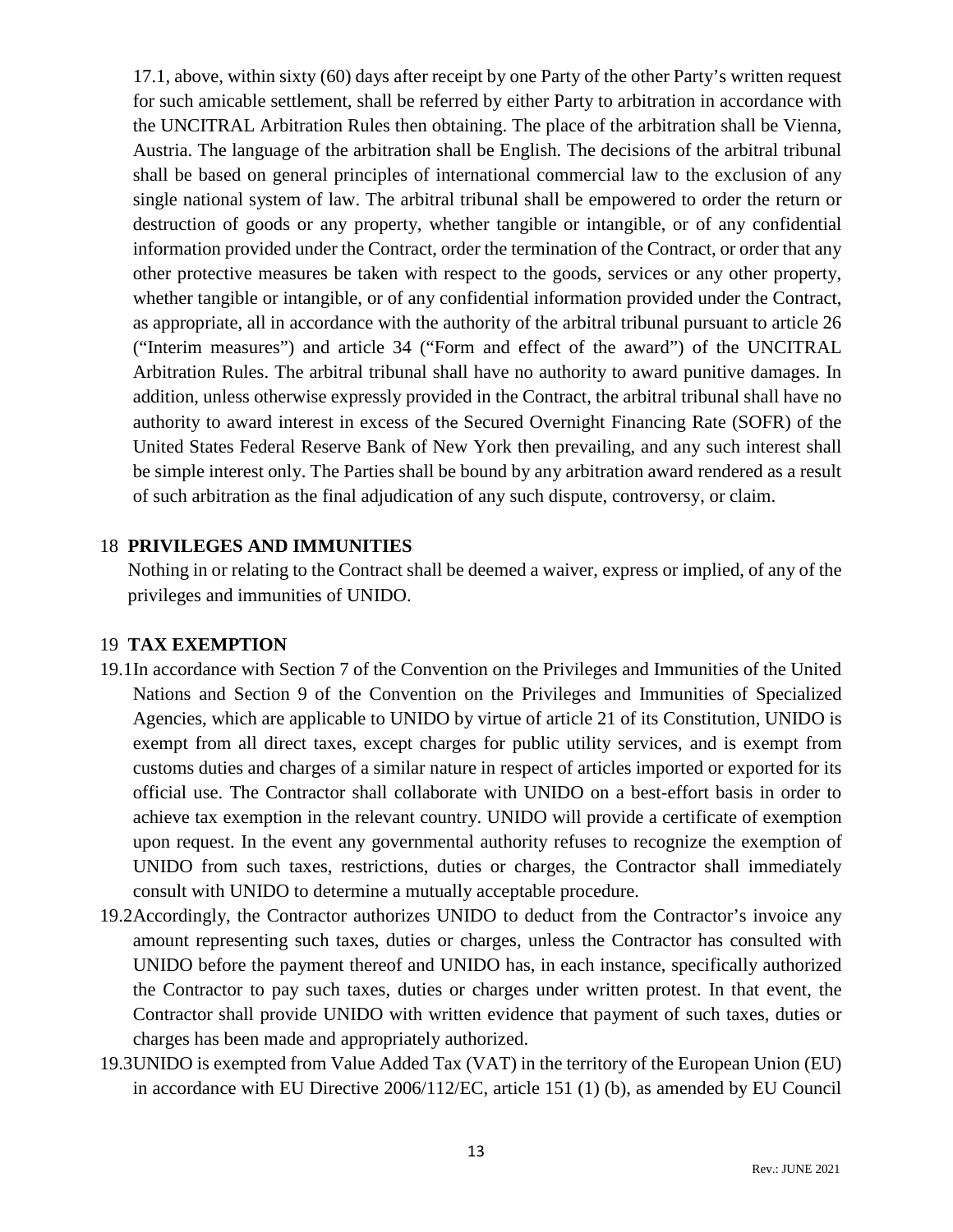Directive 2009/162/EU. Contractors located in EU countries shall not include VAT in the invoices to UNIDO. VAT will not be paid by UNIDO to EU Contractors. Only Contractors located in Austria will be paid the net amount plus VAT. Contractors should refer on the invoice to the above EU Directive or to the relevant VAT law applicable in the Contractor's country.

19.4UNIDO will provide a letter of exemption only upon request.

# 20 **CONTRACT AMENDMENT**

No modification of or change in the Contract, or waiver of any of its provisions, or additional contractual relationship with the Contractor shall be valid unless approved in the form of a written amendment to the Contract, signed by the authorized representatives of the Contractor and UNIDO.

# 21 **AUDITS AND INVESTIGATIONS**

- 21.1The Contractor acknowledges that UNIDO is required to fulfill its fiduciary obligations and reporting requirements to its funding partners and agrees to cooperate with UNIDO to give full effect to such obligations and requirements.
- 21.2The Contractor shall keep and maintain accurate and systematic accounts and records related to the Contract for a period of seven (7) years following the expiration or prior termination of the Contract.
- 21.3UNIDO may conduct audits and investigations, which shall be understood, for purposes of this Article, as including evaluations, examinations or inspections, relating to any aspect of the Contract or the award thereof, the obligations performed under the Contract, and the operations of the Contractor generally relating to performance of the Contract. UNIDO's rights under this Article shall not lapse upon expiration or prior termination of the Contract.
- 21.4The Contractor shall provide its full and timely cooperation with any such audits and investigations. Such cooperation shall include, but shall not be limited to, the Contractor's obligation to make available its Personnel and any relevant documentation and information for such purposes, at reasonable times and on reasonable conditions, and to grant UNIDO access to the Contractor's premises at reasonable times and on reasonable conditions in connection with such access to the Contractor's Personnel and relevant documentation. The Contractor shall require its agents, including, but not limited to, the Contractor's attorneys, accountants or other advisers, to reasonably cooperate with any audits and investigations carried out by or on behalf of UNIDO.
- 21.5UNIDO shall be entitled to a refund from the Contractor for any amounts shown by such audits and investigations to have been paid by UNIDO other than in accordance with the terms and conditions of the Contract and, in addition, for the associated costs of conducting such audits and investigations, if the allegations of improper use of funds have been found to be substantially correct.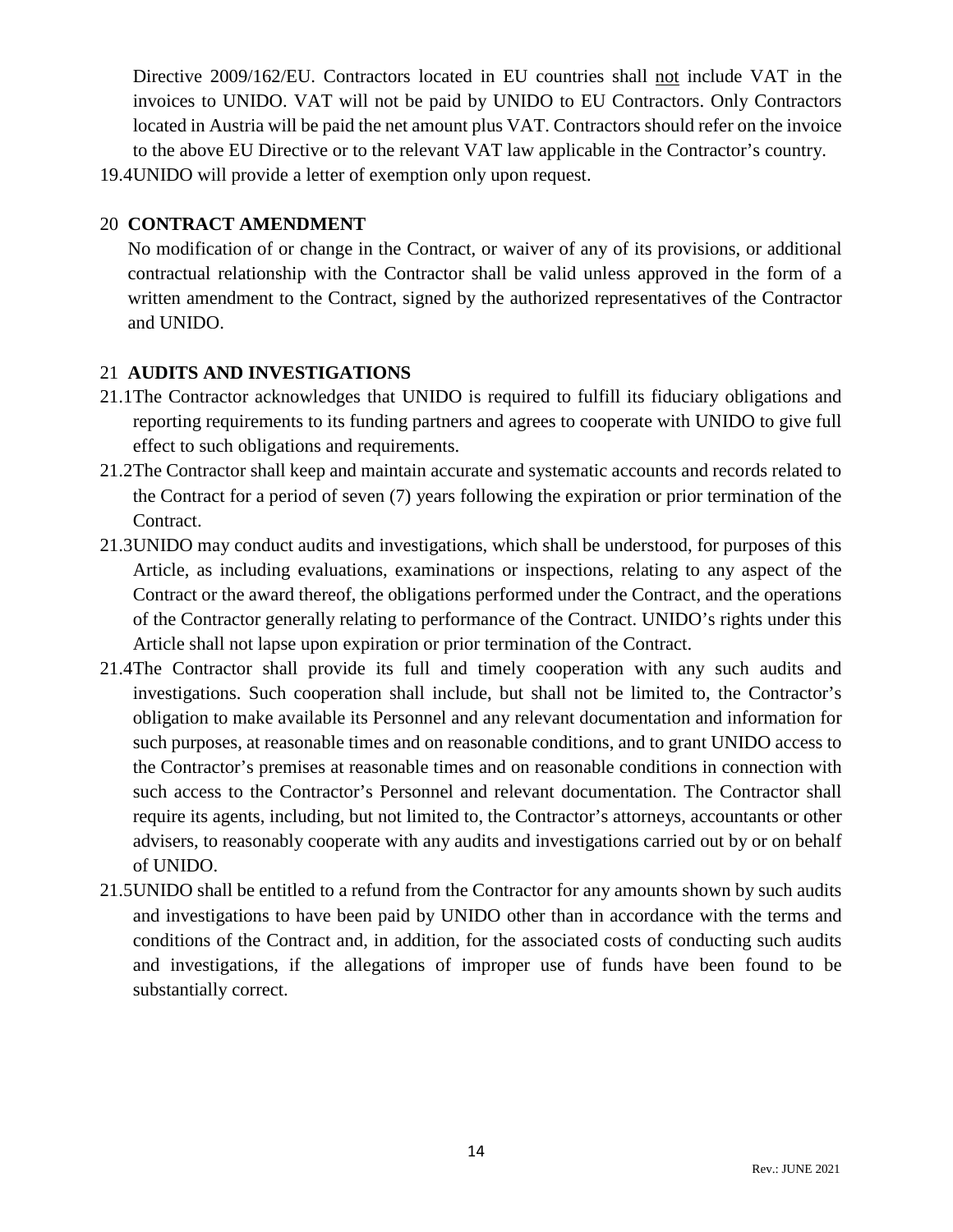# 22 **LIMITATIONS ON EMPLOYMENT**

The Contractor acknowledges that former UNIDO personnel may be subject to after-service employment restrictions and agrees to respect the terms of such restrictions.

# 23 **LIMITATION ON ACTIONS**

- 23.1Except with respect to any indemnification in Article 6 above, or as are otherwise set forth in the Contract, any arbitration proceedings in accordance with Article 17 above, arising out of the Contract must be commenced within three (3) years after the cause of action has accrued.
- 23.2The Parties further acknowledge and agree that, for these purposes, a cause of action shall accrue when the breach actually occurs, or, in the case of latent defects, when the injured Party knew or should have known all of the essential elements of the cause of action, or in the case of a breach of warranty, when tender of delivery is made, except that, if a warranty extends to future performance of the goods or any process or system and the discovery of the breach consequently must await the time when such goods or other process or system is ready to perform in accordance with the requirements of the Contract, the cause of action accrues when such time of future performance actually begins.

# 24 **ESSENTIAL TERMS**

The Contractor acknowledges and agrees that each of the provisions in Articles 25 "Source of Instructions", 26 "Conflict of Interest/Officials not to Benefit", 27 "Fraud and Corruption", 28 "Observance of the Law", 29 "Forced Labor", 30 "Child Labor", 31 "Mines, Bombs and other Weapons", 32 "Prevention of Harassment, Sexual Harassment, Sexual Exploitation and Sexual Abuse", 33 "Terrorism", 34 "Money Laundering", and 35 "Disclosure of Sanctions or Temporary Suspension", constitutes an essential term of the Contract and that any breach of any of these provisions shall entitle UNIDO to terminate the Contract or any other contract with UNIDO immediately upon notice to the Contractor, without any liability for termination charges or any other liability of any kind.

# 25 **SOURCE OF INSTRUCTIONS**

The Contractor shall neither seek nor accept instructions from any authority external to UNIDO in connection with the performance of its obligations under the Contract. Should any authority external to UNIDO seek to impose any instructions concerning or restrictions on the Contractor's performance under the Contract, the Contractor shall promptly notify UNIDO and provide all reasonable assistance required by UNIDO. The Contractor shall not take any action in respect of the performance of its obligations under the Contract that may adversely affect the interests of UNIDO, and the Contractor shall perform its obligations under the Contract with the fullest regard to the interests of UNIDO.

# 26 **CONFLICT OF INTEREST/OFFICIALS NOT TO BENEFIT**

26.1The Contractor shall disclose to UNIDO any situation that may appear as a conflict of interest, and it shall disclose to UNIDO if any UNIDO official or professional under contract with UNIDO may have an interest of any kind in the Contractor's business or any kind of economic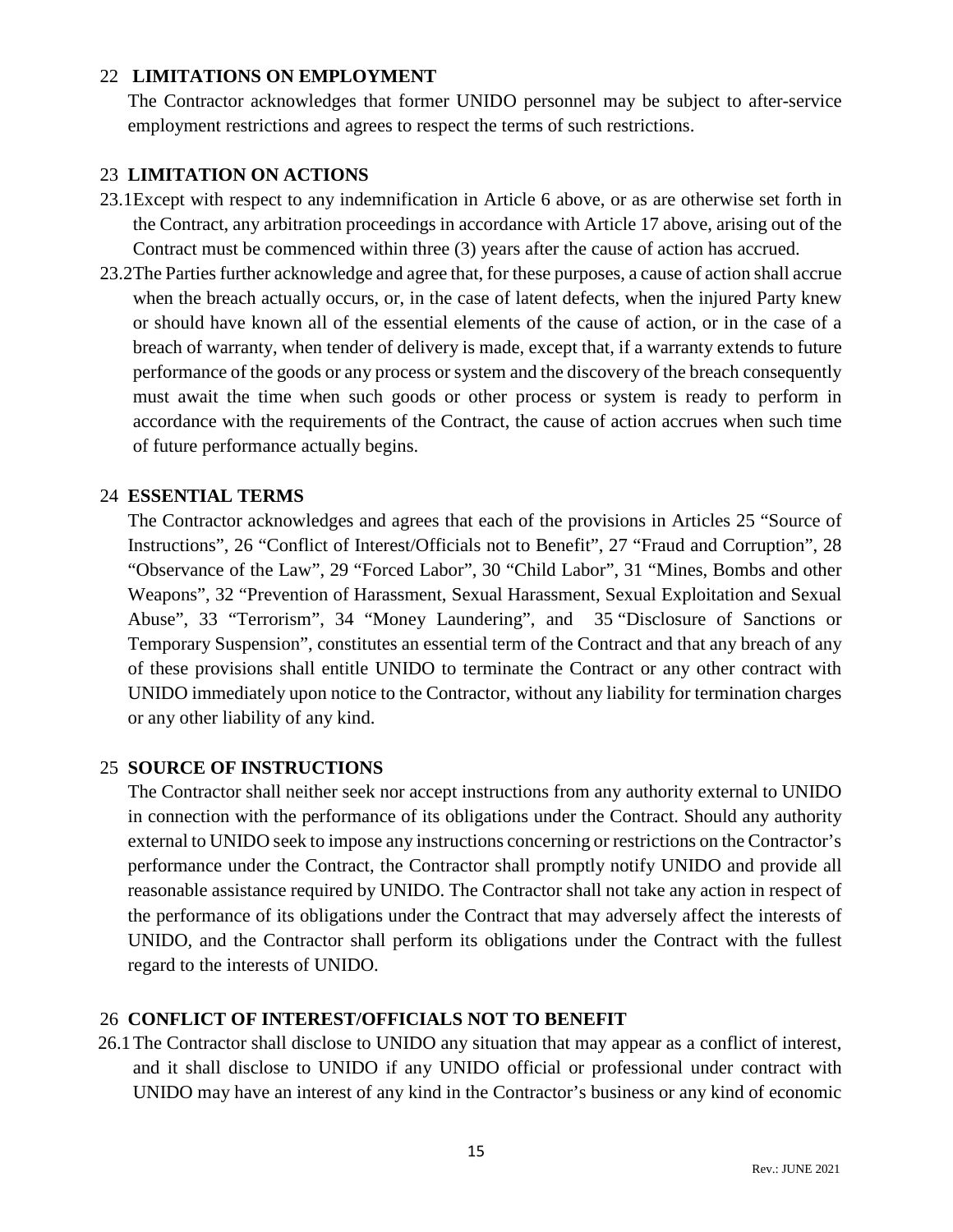ties with the Contractor. A conflict of interest is a situation in which a Party has interests that could improperly influence that Party's performance of official duties or responsibilities, contractual obligations, or compliance with applicable laws and regulations, and that such conflict of interest may contribute to or constitute a fraud and corruption under these GCC. Within the purpose of the Contract, the Contractor shall ensure that neither it nor any of its affiliates, Personnel, subcontractors or agents shall be engaged with UNIDO under individual employment contracts, unless otherwise agreed by the Parties.

26.2The Contractor warrants that it has not and shall not offer to any representative, official, employee, or other agent of UNIDO any direct or indirect benefit arising from or related to the award or performance of the Contract or of any other contract with UNIDO or for any other purpose intended to gain an advantage for the Contractor. The Contractor agrees that breach of this provision may lead, at UNIDO's sole discretion, to the annulment of the Contract irrespective of any work performed. The annulment shall exclude any right of the Contractor to claim any payment, even for work already performed. All delivered goods, whether used or not, will be returned at the Contractor's expense. The annulment will be without prejudice to any further remedies that UNIDO may be entitled to under the Contract or at law, with particular reference to refund of payments already made, claims for damages and losses occurred, and fraud and corruption. The Contractor shall take all reasonable measures to ensure that the provisions under this Article shall also apply with respect to the Contractor's parent entities (if any), subsidiary or affiliated entities (if any), its Personnel and sub-contractors.

#### 27 **FRAUD AND CORRUPTION**

- 27.1Fraud and corruption are strictly prohibited. For the purpose of the Contract, "fraud and corruption" encompasses corrupt, fraudulent, collusive, coercive, or obstructive practices, which are defined as follows:
	- 27.1.1 "Corrupt practice" means the offering, giving, receiving or soliciting, directly or indirectly, of anything of value, whether tangible or intangible, to improperly influence the actions of another party, including but not limited to extortion, fraud, and bribery;
	- 27.1.2 "Fraudulent practice" means any act or omission, including misrepresentation, which knowingly or recklessly misleads, or attempts to mislead, a party to obtain a financial and/or other benefit and/or to avoid an obligation;
	- 27.1.3 "Collusive practice" means an arrangement between two or more parties designed to achieve an improper purpose, including influencing improperly the actions of another party;
	- 27.1.4 "Coercive practice" means any act impairing or harming, or threatening to impair or harm, directly or indirectly, any party or the property of the party to influence improperly the actions of the party;
	- 27.1.5 "Obstructive practice" means acts or omissions intended to materially impede the exercise of contractual rights of audit, investigation and access to information, including destruction, falsification, alteration or concealment of evidence material to an investigation into allegations of fraud and corruption.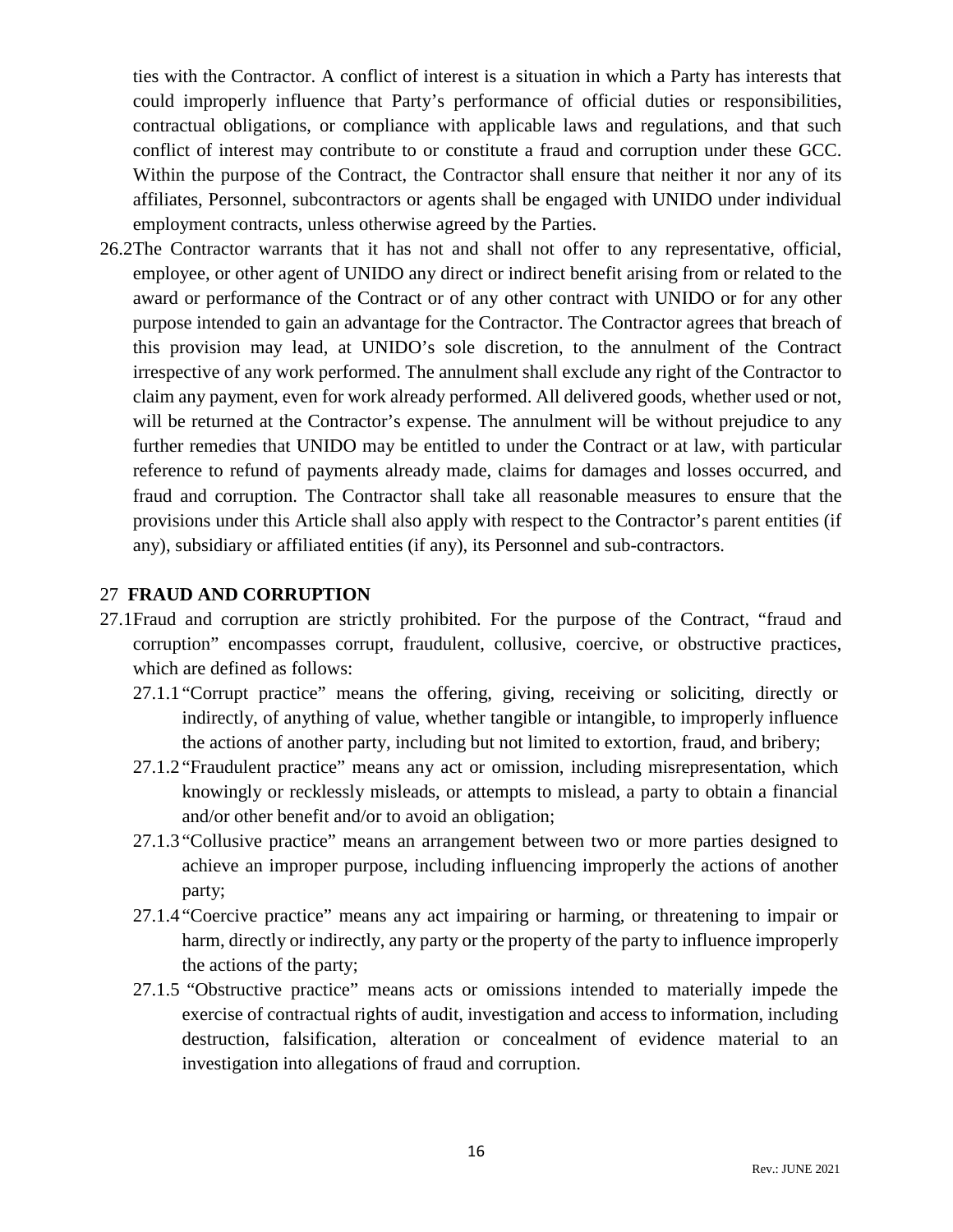- 27.2The Contractor, its parent entities (if any), subsidiary or affiliated entities (if any), its Personnel, and sub-contractors, shall observe the highest standard of moral and ethical conduct and shall respect the local laws. The Contractor shall report to UNIDO any credible acts of fraud and corruption arising from or relating to the Contract without delay.
- 27.3UNIDO, without prejudice to any other rights or remedies it may possess, may terminate the Contract forthwith if the Contractor, in the judgment of UNIDO, has engaged in fraud and corruption during the selection process or in negotiating or executing the Contract.

## 28 **OBSERVANCE OF THE LAW**

The Contractor shall comply with all relevant and applicable laws, ordinances, rules, and regulations bearing upon the performance of its obligations under the Contract, including, but not limited to, laws, ordinances, rules, and regulations relating to health, the environment, human rights and labor, and it shall take all reasonable measures to ensure the same from its parent entities (if any), subsidiary or affiliated entities (if any), its Personnel and sub-contractors.

#### 29 **FORCED LABOR**

29.1The Contractor shall:

- 29.1.1 respect the prohibition of forced or compulsory labor in all its forms;
- 29.1.2 respect the freely exercised right of workers, without distinction, to organize, to further and to defend their interest, as well as the protection of those workers who exercise their right to organize;
- 29.1.3 ensure equality of opportunity and treatment in respect of employment and occupation; and;
- 29.1.4 ensure fair and reasonable conditions of safety, health and welfare.
- 29.2The Contractor shall take all reasonable measures to ensure the same from its parent entities (if any), subsidiary or affiliated entities (if any), its Personnel and sub-contractors.

#### 30 **CHILD LABOR**

The Contractor represents and warrants that neither it, its Personnel, parent entities (if any), nor any of the Contractor's subsidiary or affiliated entities (if any) is engaged in any practice inconsistent with the rights set forth in the Convention on the Rights of the Child, including article 32 thereof, which, inter alia, requires that a child shall be protected from performing any work that is likely to be exploitative, hazardous or to interfere with the child's education, or to be harmful to the child's health or physical, mental, spiritual, moral, or social development. Children under the age of eighteen (18) shall not be employed in hazardous work.

#### 31 **MINES, BOMBS AND OTHER WEAPONS**

The Contractor represents and warrants that neither it, its Personnel, parent entities (if any), nor any of the Contractor's subsidiaries or affiliated entities (if any) is engaged in the sale or manufacture of anti-personnel mines or components utilized in the manufacture of anti-personnel mines, cluster bombs, and other weapons and ammunitions.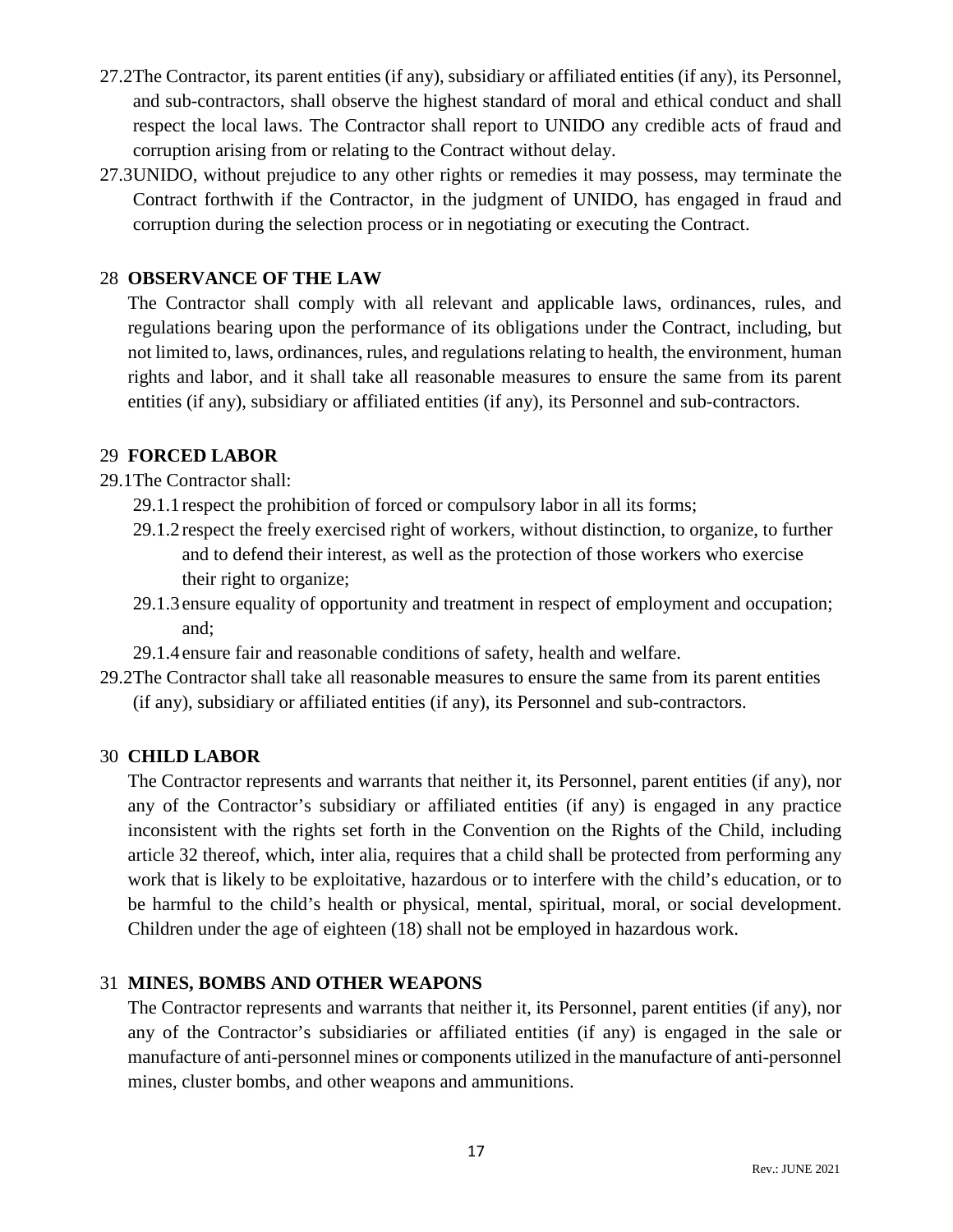# 32 **PREVENTION OF HARASSMENT, SEXUAL HARASSMENT, SEXUAL EXPLOITATION AND SEXUAL ABUSE**

- 32.1The Contractor, its parent entities (if any), subsidiary or affiliated entities (if any), its Personnel and sub-contractors, shall take all appropriate measures to prevent sexual exploitation or abuse and all forms of harassment, including sexual harassment, of anyone by its employees or any other persons engaged and controlled by the Contractor to provide any Goods and/or perform services under the Contract. UNIDO expects the Contractor to have zero tolerance for any action which constitutes harassment, sexual harassment, sexual exploitation or sexual abuse.
- 32.2"Harassment" means any form of treatment or behavior by an individual or group of individuals in the workplace or in connection with work, which can reasonably be seen as creating a demeaning, intimidating, hostile or abusive working environment.
- 32.3"Sexual harassment" means any conduct or behavior of a sexual nature in the workplace or in connection with work, which is unwelcome and offensive and which can reasonably be seen as creating an offensive, intimidating, hostile or humiliating working environment. Sexual harassment may occur between persons of the opposite sex or the same sex. It may be a single incident or a series of events.
- 32.4"Sexual exploitation" means any actual or attempted abuse of a position of vulnerability, differential power, or trust, for sexual purposes, including but not limited to, profiting monetarily, socially or politically from the sexual exploitation of another.
- 32.5"Sexual abuse" means the actual or threatened physical intrusion of a sexual nature, whether by force or under unequal or coercive conditions.
- 32.6Sexual activity with children (persons under the age of eighteen), regardless of the age of majority or age of consent locally, and mistaken belief regarding the age of a child, will constitute sexual exploitation and/or abuse of such person. UNIDO shall not apply the foregoing standard relating to age in any case in which the Contractor's Personnel or any other person who may be engaged by the Contractor to provide any Goods and perform related services under the Contract is married to the person less than the age of eighteen years with whom sexual activity has occurred and in which such marriage is recognized as valid under the laws of the country of citizenship of such Contractor's Personnel or such other person who may be engaged by the Contractor to provide any Goods and perform related services, under the Contract.
- 32.7The Contractor shall inform UNIDO as soon as it becomes aware of any credible incident or report alleging harassment, sexual harassment, sexual exploitation or sexual abuse by any person engaged in the context of the provision of Goods, and related services, under the Contract including sub-contractors.

#### 33 **TERRORISM**

The financing of terrorism is strictly prohibited. The Contractor agrees to undertake all reasonable efforts to ensure that none of the funds received from UNIDO under the Contract are used, directly or indirectly, to finance or provide support or assistance to individuals or entities that are (i) associated with terrorism, as included in the list maintained by the United Nations Security Council Committee established pursuant to Resolutions 1267 (1999), 1989 (2011) and 2253 (2015); or (ii) the subject of sanctions or other enforcement measures pursuant to sanctions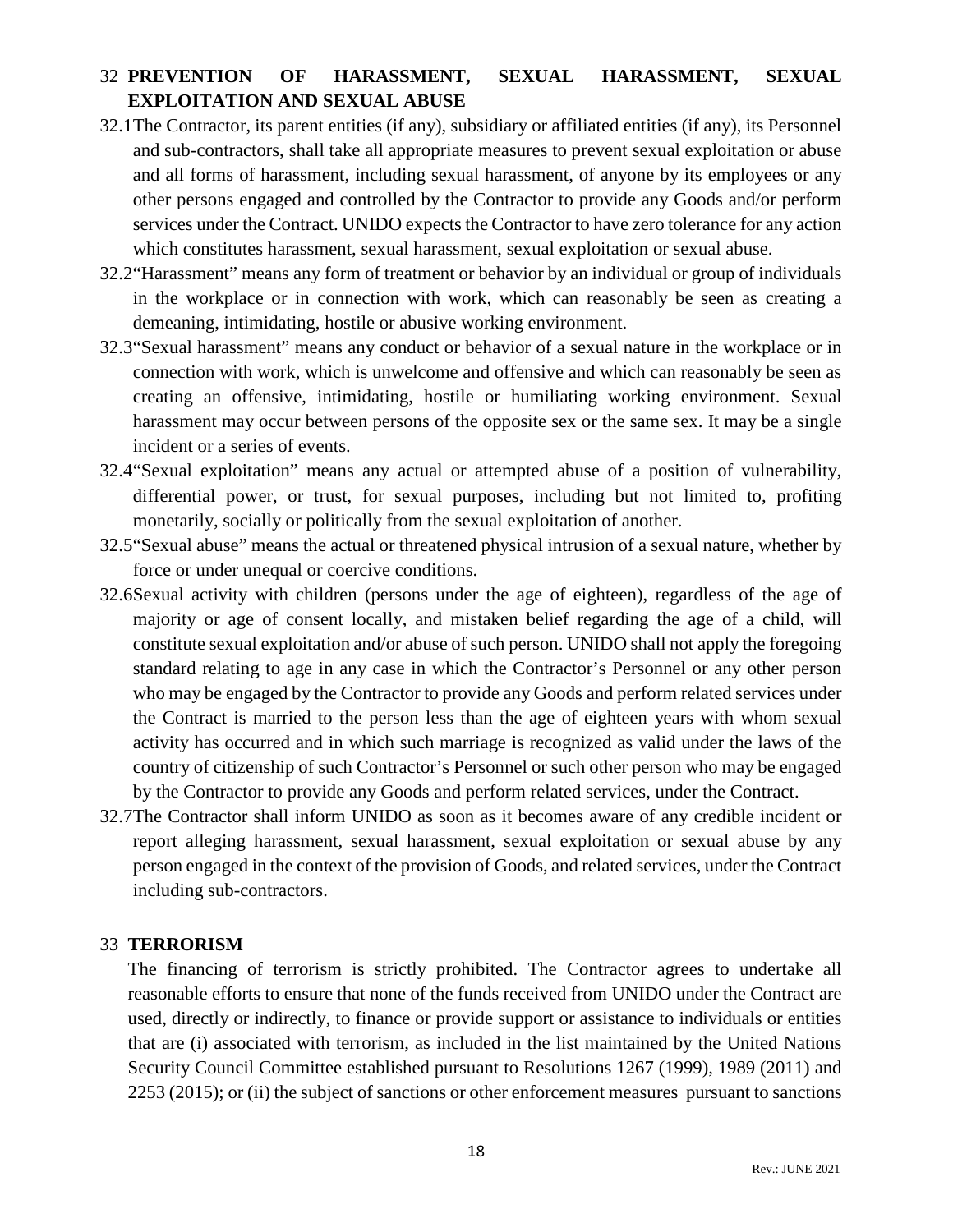regimes established by the United Nations Security Council. Information concerning Security Council sanctions can be accessed via https://www.un.org/securitycouncil/. The Contractor shall inform UNIDO without delay of any credible allegations that funds received from UNIDO under the Contract have been used in contravention of this Article. The terms of this Article must be included in all sub contracts or agreements entered into for delivery of the Goods under the Contract.

## 34 **MONEY LAUNDERING**

- 34.1Money laundering in all its forms is strictly prohibited. The Contractor agrees to undertake all reasonable efforts to ensure that none of the funds received from UNIDO under the Contract are used, directly or indirectly, to finance or provide support or assistance to individuals or entities associated with money laundering. The Contractor shall inform UNIDO without delay of any credible allegations that funds received from UNIDO under the Contract have been used in contravention of this Article. The terms of this Article must be included in all sub-contracts or agreements entered into for delivery of the Goods under the Contract.
- 34.2For the purpose of this Contract, "money laundering" refers to the following criminal offences when committed intentionally, as set forth in article 6 of the United Nations Convention against Transnational Organized Crime:
	- (i) The conversion or transfer of property, knowing that such property is the proceeds of crime, for the purpose of concealing or disguising the illicit origin of the property or of helping any person who is involved in the commission of the predicate offence to evade the legal consequences of his or her actions;
	- (ii)The concealment or disguise of the true nature, source, location, disposition, movement or ownership of or rights with respect to property, knowing such property is the proceeds of crime;
	- (iii)The acquisition, possession or use of property, knowing at the time of receipt that such property is the proceeds of crime; or
	- (iv)The participation in, association with or conspiracy to commit, attempts to commit and aiding, abetting, facilitating and counselling the commission of any of the offences established in accordance with this Article.

# 35 **DISCLOSURE OF SANCTIONS OR TEMPORARY SUSPENSION**

The Contractor is required to disclose to UNIDO whether it or any of its affiliates or agents is, or during the execution of the Contract becomes, subject to any sanction, suspension, debarment or ineligibility designation by any international, intergovernmental, or UN organization or national authority.

#### 36 **ENVIRONMENTAL AND SOCIAL SAFEGUARDS**

The Contractor, its parent entities (if any), subsidiary or affiliated entities (if any), and its Personnel, including sub-contractors, shall place priority on environmental and social sustainability, which is fundamental to the achievement of development outcomes. In doing so and if specified in the Terms of Reference, the Contractor shall execute the Contract in line with